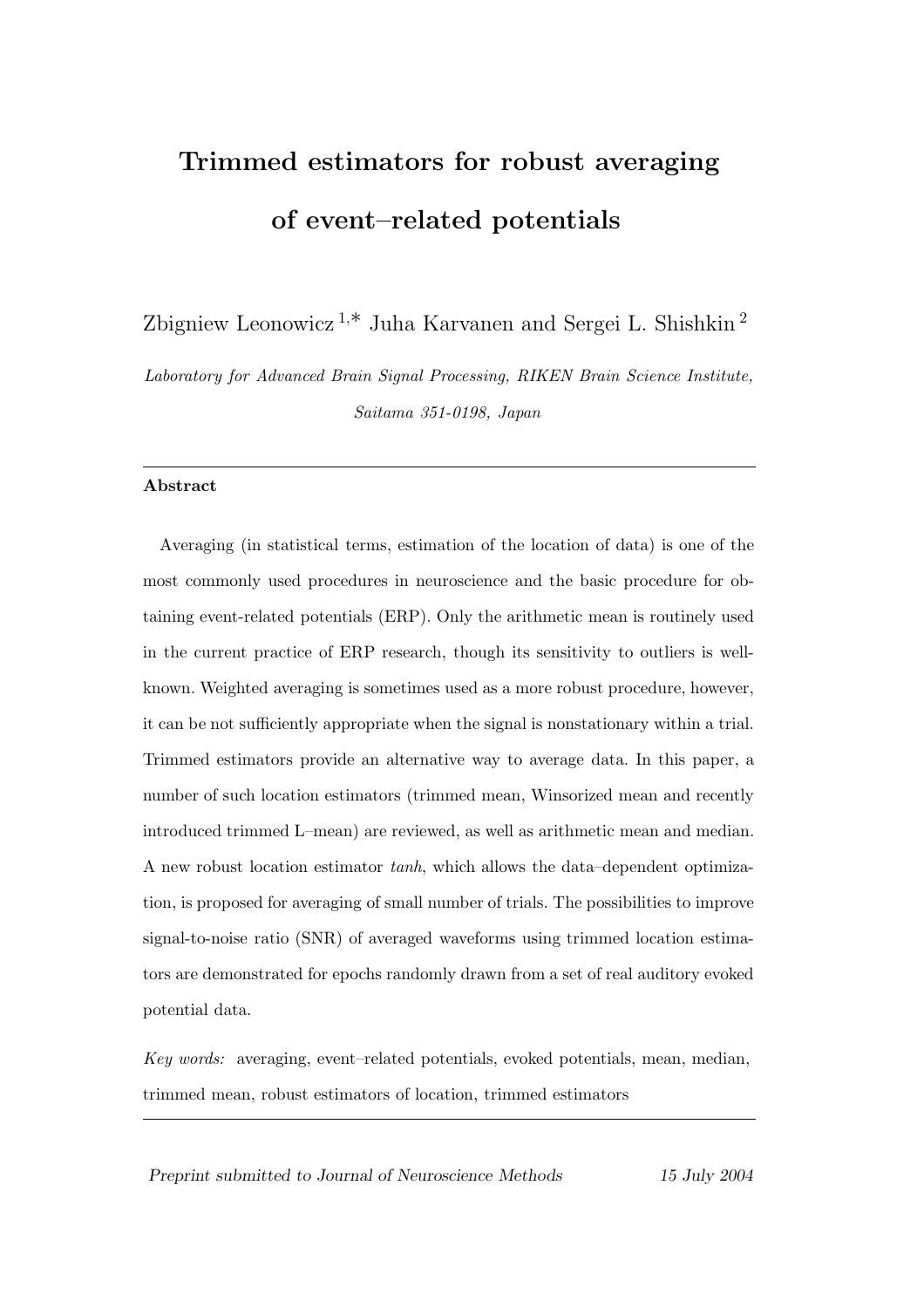## 1 Introduction

Averaging is probably the most common basic statistical procedure in experimental science. It is used for estimating the location of data (or "central tendency") in the presence of random variations among the observations, which can be removed by this procedure. Data variations can be the result of variations in the phenomenon of interest or of some unavoidable measuring errors. In signal processing terms, this can be considered as contamination of useful "signal", such as event–related brain activity, by useless "noise", such as artifacts and ongoing activity, both not repeatedly associated with the event. In the case of linear summation of signal and noise ("additive model"), the fact that only the event–related signal is time–locked to the event and noise is not time–locked, allows the cancellation of the noise by averaging the data separately for each time point relative to the event. Averaging is typically done using arithmetic mean, which is the most widely known estimator of the location of the data.

Event–related averaging is important for various techniques from single neuron firing recording to optical imaging, but is most essential for the old and <sup>∗</sup> Corresponding author. Address: Laboratory for Advanced Brain Signal Processing, RIKEN Brain Science Institute, 2–1 Hirosawa, Wako–shi, Saitama 351-0198, Japan. Phone: +81–48–4679765 Fax: +81–48–4679694

juha.karvanen@hut.fi (Juha Karvanen), shishkin@brain.riken.jp (Sergei L. Shishkin).

URL: http://www.bsp.brain.riken.jp.

<sup>2</sup> Dept. of Human and Animal Physiology, Faculty of Biology, M. V. Lomonosov

Moscow State University, Russia

Email addresses: Zbigniew.Leonowicz@pwr.wroc.pl (Zbigniew Leonowicz),

<sup>1</sup> on leave from Wroclaw University of Technology, Wroclaw, Poland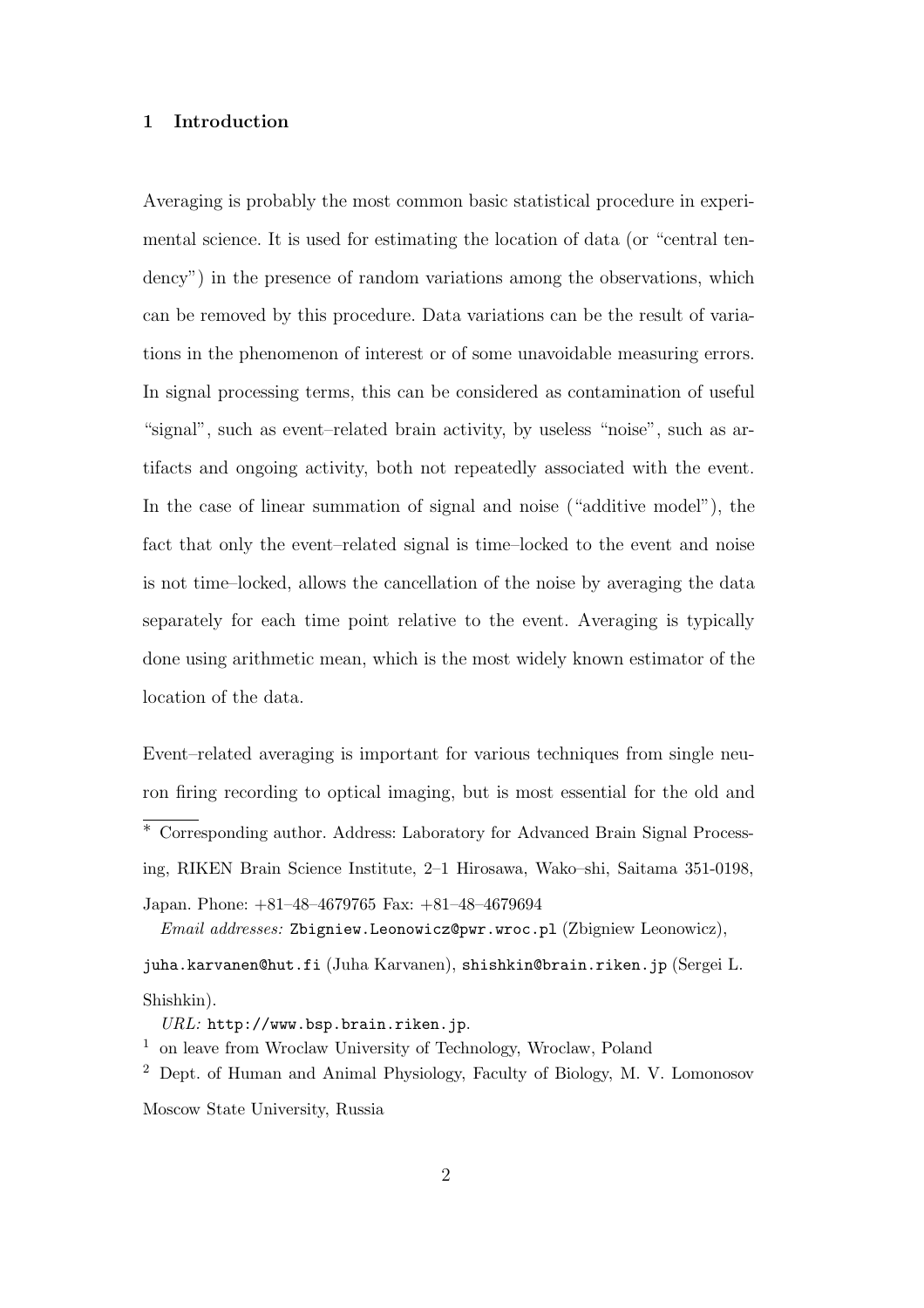still important technique of event–related potentials (ERP). ERPs are voltage fluctuations repeatedly associated in time with some physical or mental events, which can be extracted from the ongoing electroencephalogram (EEG) using signal averaging (Picton et al., 2000). The term "evoked potentials" (EPs) is used for an important subset of ERPs which are "evoked" by a certain event, usually a sensory one, but not by independent endogenous processes. Additive model is most commonly accepted for event-related activity and ongoing EEG, allowing the use of averaging for the extraction of ERP. Though a number of studies cast doubts on the additive model by demonstrating that event–related modifications of the ongoing EEG may also contribute to ERP (Makeig et al., 2002; Jansen et al., 2003), averaging has been proved to be practically a very efficient procedure and is used, therefore, as the basic procedure in ERP analysis (Picton et al., 1995; Lopes da Silva, 1999; Picton et al., 2000).

Temporal resolution in the order of milliseconds makes ERPs an important tool for estimating of the timing for information processing in the human brain (Picton et al., 2000). Thus, the improvement of signal–to–noise ratio by averaging, which is the essence of computing the ERP, should receive a serious attention. In particular, an important task is the development of efficient methods for averaging of small sets of single–trial ERPs, where data may strongly deviate from Gaussian distribution. Due to deviation from Gaussian distribution, their location may not be estimated correctly by arithmetic mean. The number of data epochs (which correspond to experimental trials) used for averaging should be as low as possible because of various reasons: fatigue, learning and other factors affecting the brain response of the subject; even the way the subjects perform the task may change if the task is repeated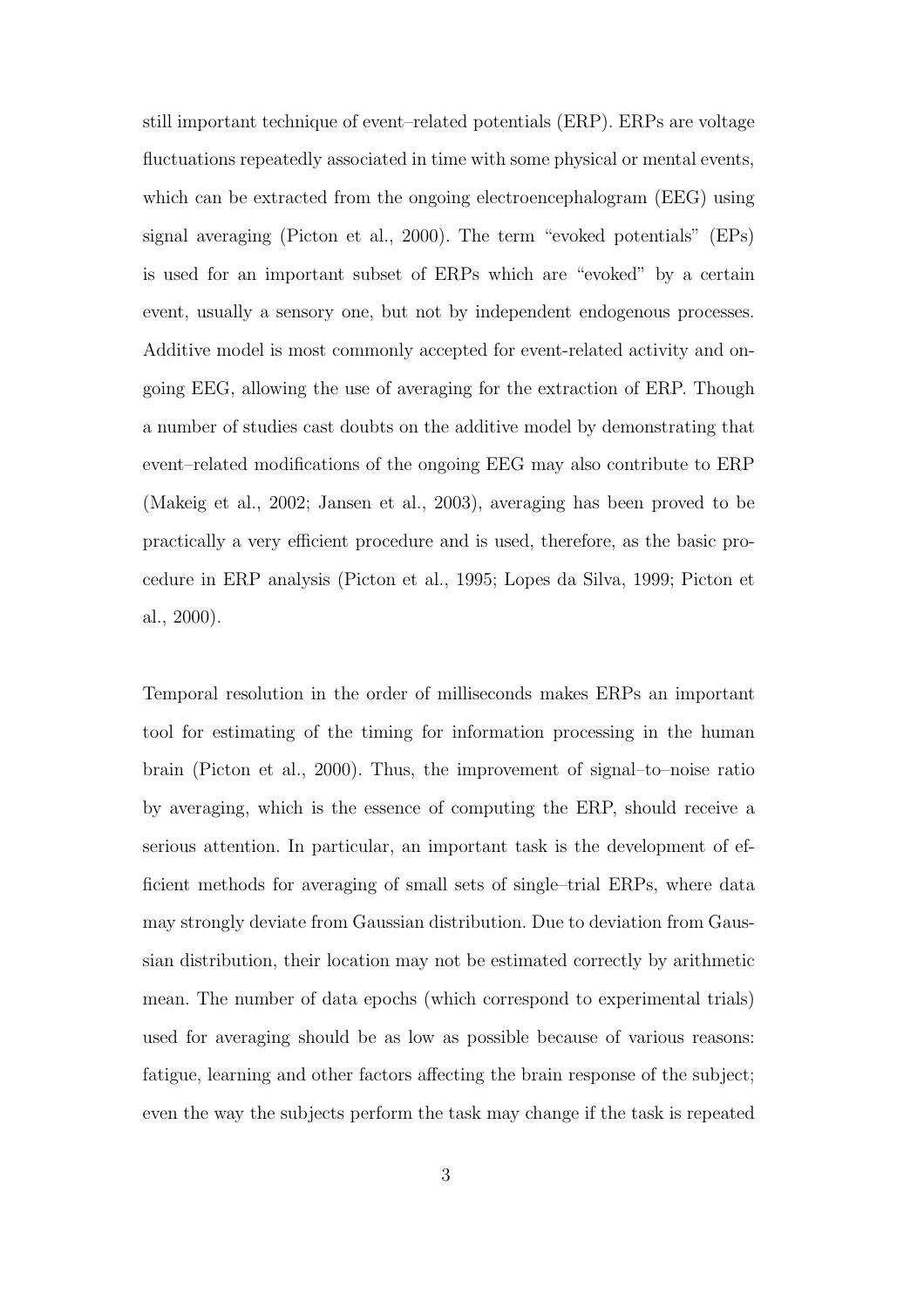many times. In some applications such as Brain–Computer Interface (BCI) only a few trials can usually be used each time the averaging is computed (Wolpaw et al., 2002).

In some cases the improvement of ERP averaging can be obtained with various techniques which compensate for the trial–to–trial variability, mainly the latency jitter. Such approaches, however, require that the ERP could be recognizable in single trials, which is often impossible, and involve the risk that the outcome can be merely the result of lining up the background noise (Picton et al., 1995, 2000).

Improving the noise reduction by averaging can be obtained with a technique called weighted averaging. In this method, each epoch is given a weight depending on estimated noise in this epoch (Hoke et al., 1984; Lütkenhöner et al., 1985; Davila and Mobin, 1992; Leski, 2002). Though quite many variations of weighting averaging have been developed (for review see, e.g., Leski (2002)), this method is still rarely used for averaging of ERP. As stated in Ozdamar and Kalayci (1999), there are still unsolved issues related to computation of weights and their influence on the result of averaging. An important limitation of weighted averaging comes from the noise model which it assumes. According to this model, noise varies between epochs, but is stationary within each epoch (Lütkenhöner et al., 1985). However, many types of noise (not only artifacts but also waves of ongoing EEG) can strongly vary within an epoch, having high amplitude in some time points and low amplitudes in other ones. Thus, the weights can be underestimated for the part of epoch where a strong noise occurs and overestimated for another part of epoch where the noise is low.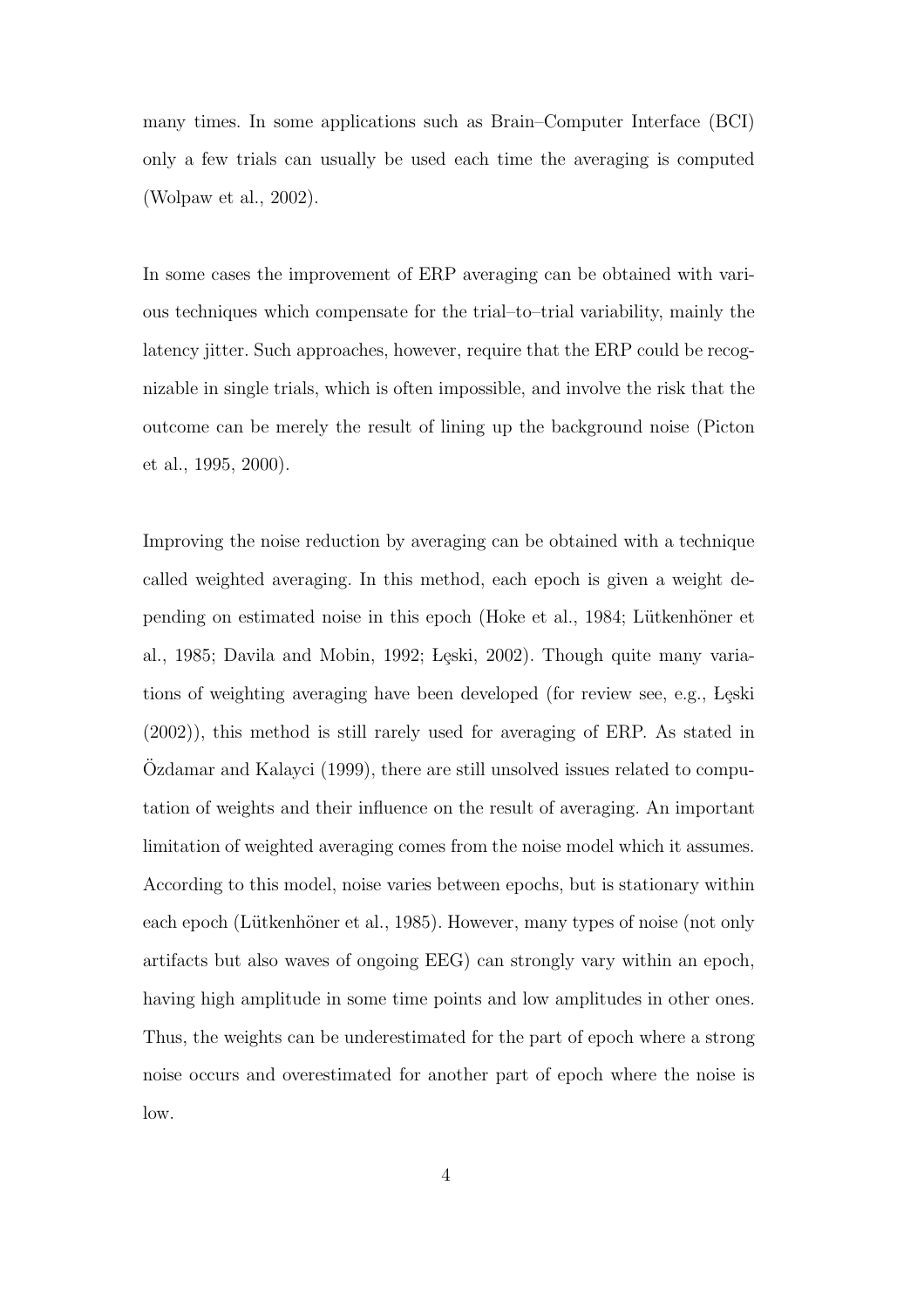Median averaging is another approach suggested for minimizing the influence of noise in ERPs (Borda and Frost, 1968; Yabe et al., 1993; Picton et al., 1995;  $\Omega$ damar and Kalayci, 1999; Fox and Dalebout, 2002). It is similar to conventional averaging on the basis of arithmetic mean, with only difference that median is used instead of mean. Computation of median includes ordering of samples according to their amplitudes of all epochs for each time point relative to stimulus, independently from other time points. Due to this independence, median averaging cannot be affected by the nonstationarity of noise within an epoch. It was shown that median averaging can improve averaging of endogenous ERPs using small number of trials (Yabe et al., 1993). A detailed study by Özdamar and Kalayci (1999) demonstrated the advantages of median averaging over conventional averaging for auditory brain stem responses which have low SNR due to very low amplitude and thus requires high number of epochs to be averaged.

The disadvantage of median averaging is that it does not only remove the outliers but also uses the rest of data only in the sense of the order of the values. It is evident that some useful information can be lost by this procedure, comparing to conventional averaging, which employs the data values themselves instead of their order. In practice, median averaged waveforms include a rather strong high frequency noise (though it seems to be easily removable by filtering  $(Ozdamar$  and Kalayci, 1999)), and the results are not always improved relative to conventional mean averaging (Fox and Dalebout, 2002). One should also consider a possibility of unpredictable effects arising from the "over–robustness" of median. For example, the value of median will not change at all if we add a very large value to each of data values above median (Streiner, 2000).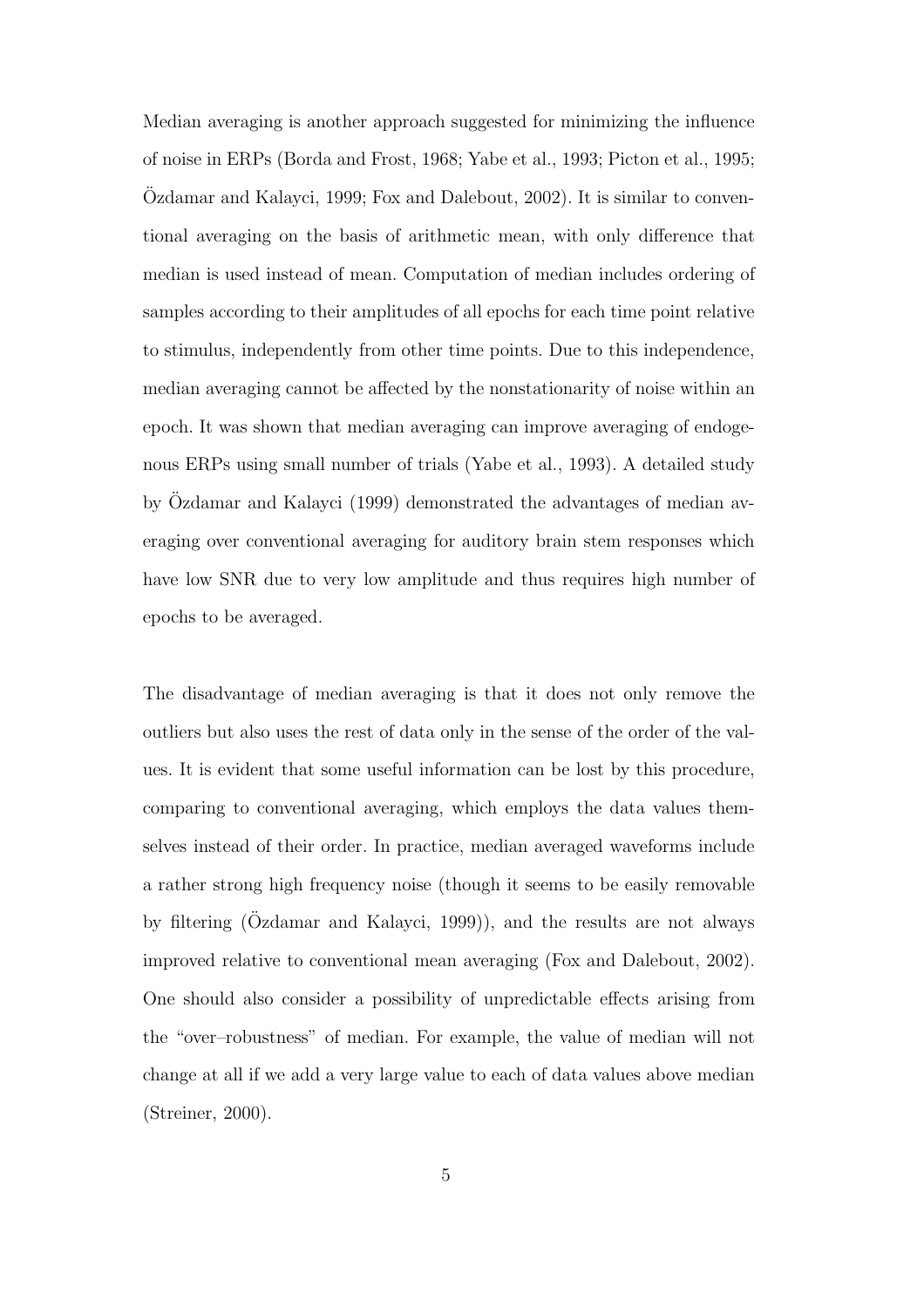Is it possible to combine advantages of mean and median averaging? In fact, an estimator of data location which lies between those two extremes already exists and its name is "trimmed mean". In this method (see the exact definition in the next section), a part of extreme values is discarded or modified, but all other values are used for averaging in the same way as in conventional mean averaging.

It is important to note that rejection of extreme values is quite different from the procedure of artifact rejection. The latter procedure typically implies removing not only extreme values but all trials including extreme values or some other signs of artifacts and in this sense it is closer to weighted averaging, which defines the impact of an epoch by estimating it as a whole. Surprisingly, though trimmed mean and its modified version, Winsorized mean, are efficient robust location estimators (Stuart, 1994), averaging of ERPs on the basis of these estimators has never been reported, to the best of our knowledge.

The goal of this paper is to demonstrate the efficiency of trimmed estimators of data location for computing ERPs and to propose some ways to optimize their parameters, such as trimming parameters and parameters for weights related to order of averaged amplitudes.

In this paper, we:

- (1) briefly review a number of locator estimators, namely mean, median, and three trimmed estimators: trimmed mean, Winsorized mean and recently proposed trimmed L–mean,
- (2) report results of their testing using real auditory evoked potential (AEP) data and their resampling,
- (3) propose a new adaptable location estimator.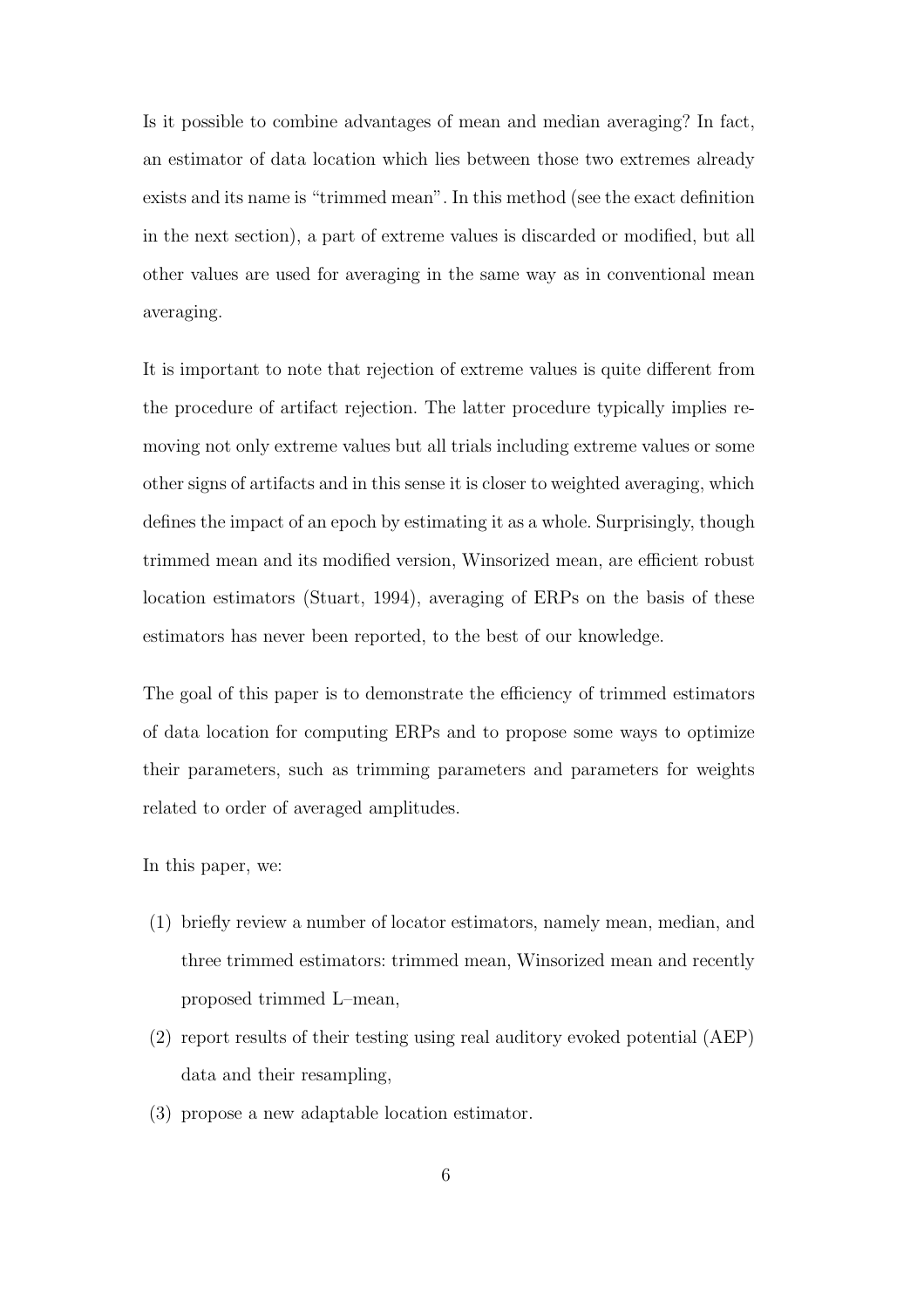# 2 Statistical estimators of location

## 2.1 Problem of robustness of estimation of the data location

The problem of sensitivity of an estimator to the presence of outliers, i.e. "the data points that deviate from the pattern set by the majority of the data set" (Hampel et al., 1986), has lead to the development of robust location measures. Robustness of an estimator is measured by the breakdown value, which tells us how many data points need to be replaced by arbitrary values in order to make the estimator explode (tend to infinity) or implode (tend to zero). For instance: arithmetic mean has 0% breakdown whilst median is very robust with breakdown value of 50% (Hampel et al., 1986).

# 2.2 Arithmetic mean

The most widely used statistical measure and the best known estimator of location is the *arithmetic mean* (see Figure  $1(a)$ ).

$$
\mu_{mean} = \sum_{i=1}^{N} \frac{1}{N} x_i \tag{1}
$$

The arithmetic mean is a standard location estimator used for averaging of ERPs and for many other purposes, however, it is not robust. In the case of arithmetic mean, only one outlier may make the estimate infinitely large or small. The breakdown value becomes here  $\lim_{N\to\infty}$ 1  $\frac{1}{N} = 0.$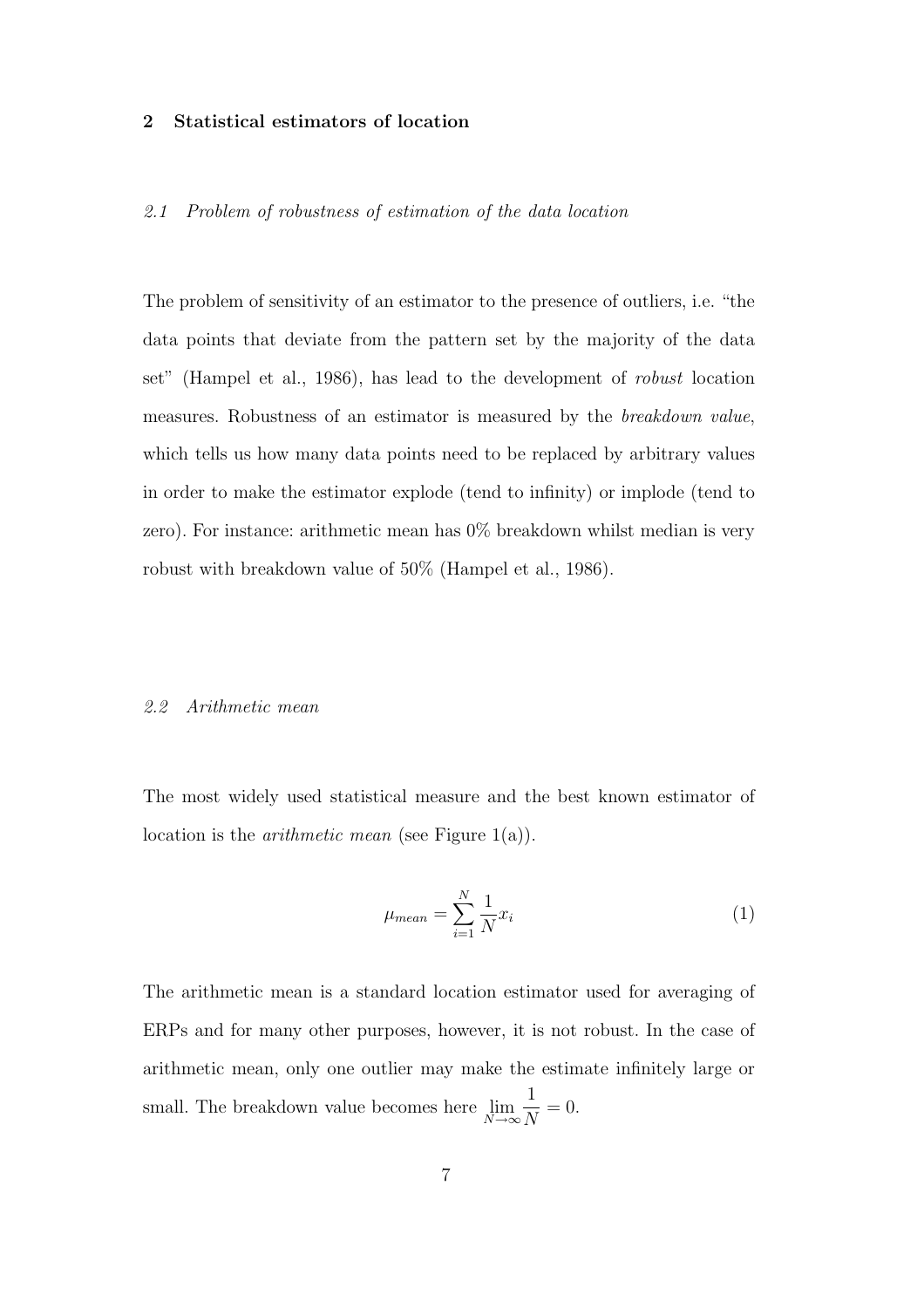#### 2.3 Robust location measures

Many location estimators can be presented in unified way by ordering the values of the sample as  $x_{(1)} \leq x_{(2)} \leq ... \leq x_{(N)}$  and then applying the weight function  $w_i$  (Stuart, 1994)

$$
\mu_r = \sum_{i=1}^{N} w_i x_{(i)},
$$
\n(2)

where  $w_i$  is a function designed specifically to reduce the influence of certain observations (data points) in form of weighting and  $x_{(i)}$  represents the ordered data. For the arithmetic mean it holds  $w_i = \frac{1}{N}$  $\frac{1}{N}$ .

To make the comparison between different estimators easier, we present all weighting functions (as in (2)) plotted in Figure 1.

# 2.4 Median

Suppose that the data have the size of  $(2M+1)$ , where M is a positive integer, then the median is the value of the  $(M+1)^{th}$  ordered observation. In the case of even data size 2M the median is defined as the value of the mean of the samples M and  $M + 1$ . According to the framework of equation (2) the weight one is applied to the  $(M+1)^{th}$  sample in the case when the number of samples is odd and weights equal to  $\frac{1}{2}$  to both  $M^{th}$  and  $(M + 1)^{th}$  samples when the number of samples is even (Stuart, 1994) (see Figure 1(b)).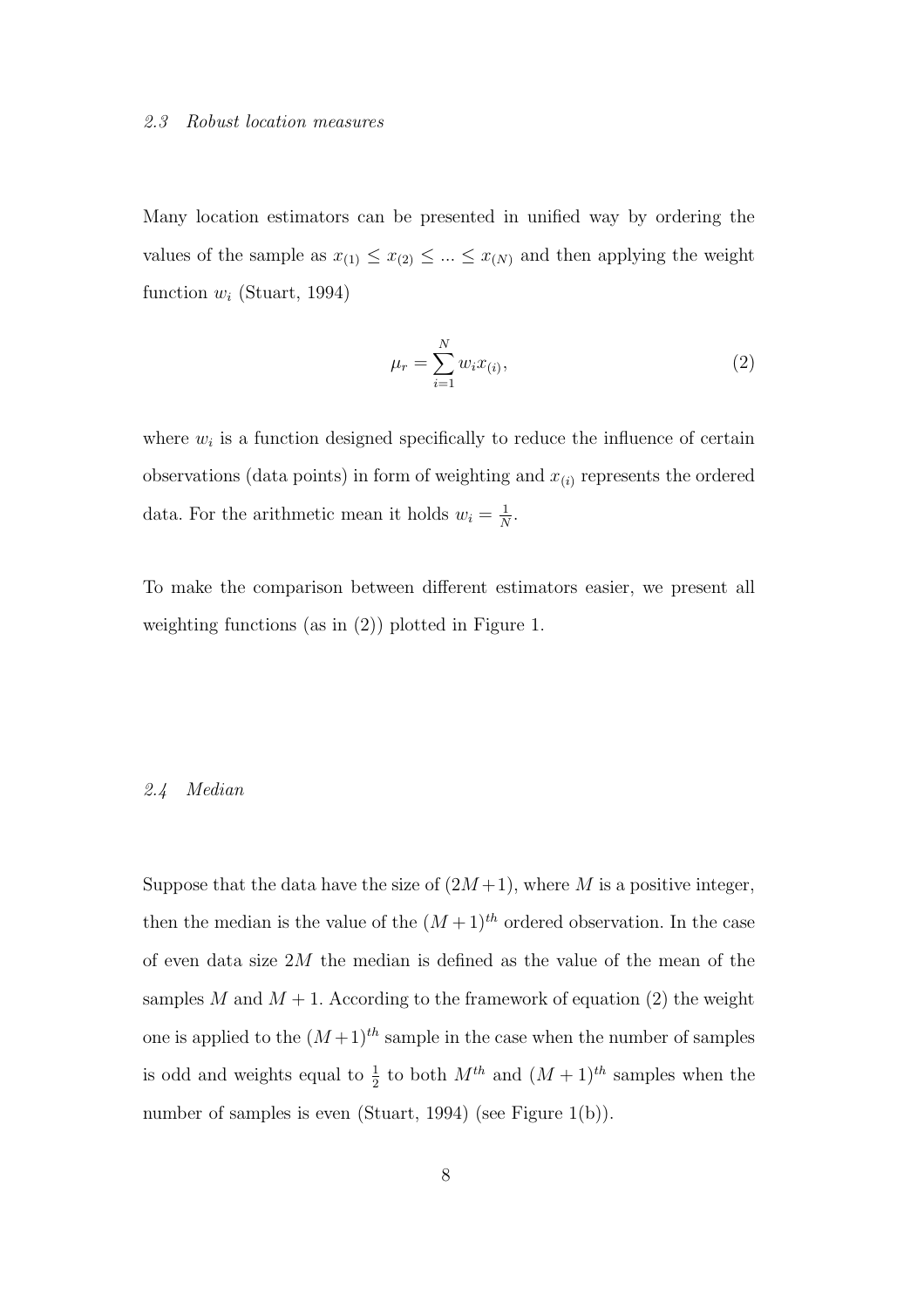#### 2.5 Trimmed mean

For the  $\alpha$ -trimmed mean (where  $p = \alpha N$ ) the weights  $w_i$  as in (2) can be defined as:

$$
w_i = \begin{cases} \frac{1}{N-2p}, & p+1 \le i \le N-p\\ 0, & \text{otherwise} \end{cases}
$$
 (3)

Thus, the trimmed mean correspond to the mean value of data samples where p highest and p lowest samples are removed (see Figure 1(c)).

Application of trimming lowers the influence of extreme data values on the result of averaging. However, unlike in median, substantial part of data can be included into average.

# 2.6 Winsorized mean

In the case of trimmed mean, the tails of the distribution of the data are simply ignored. It can lead to the loss of information and should be avoided when the sample size is small. Winsorized mean is similar to trimmed mean with the exception that it replaces each observation in each  $\alpha$  fraction  $(p = \alpha N)$  of the tail of the distribution by the value of the nearest unaffected observation. Weight  $w_i$  becomes here (see Figure 1(d))

$$
w_{i} = \begin{cases} 0, & i \leq p \text{ or } i \geq N - (p - 1) \\ \frac{p + 1}{N}, & i = p + 1 \text{ or } i = N - p \\ \frac{1}{N}, & p + 2 \leq i \leq N - (p + 1) \end{cases}
$$
(4)

Usually, the values in the range  $0 \le p \le 0.25N$  are considered, depending on the heaviness of the tails of the distribution.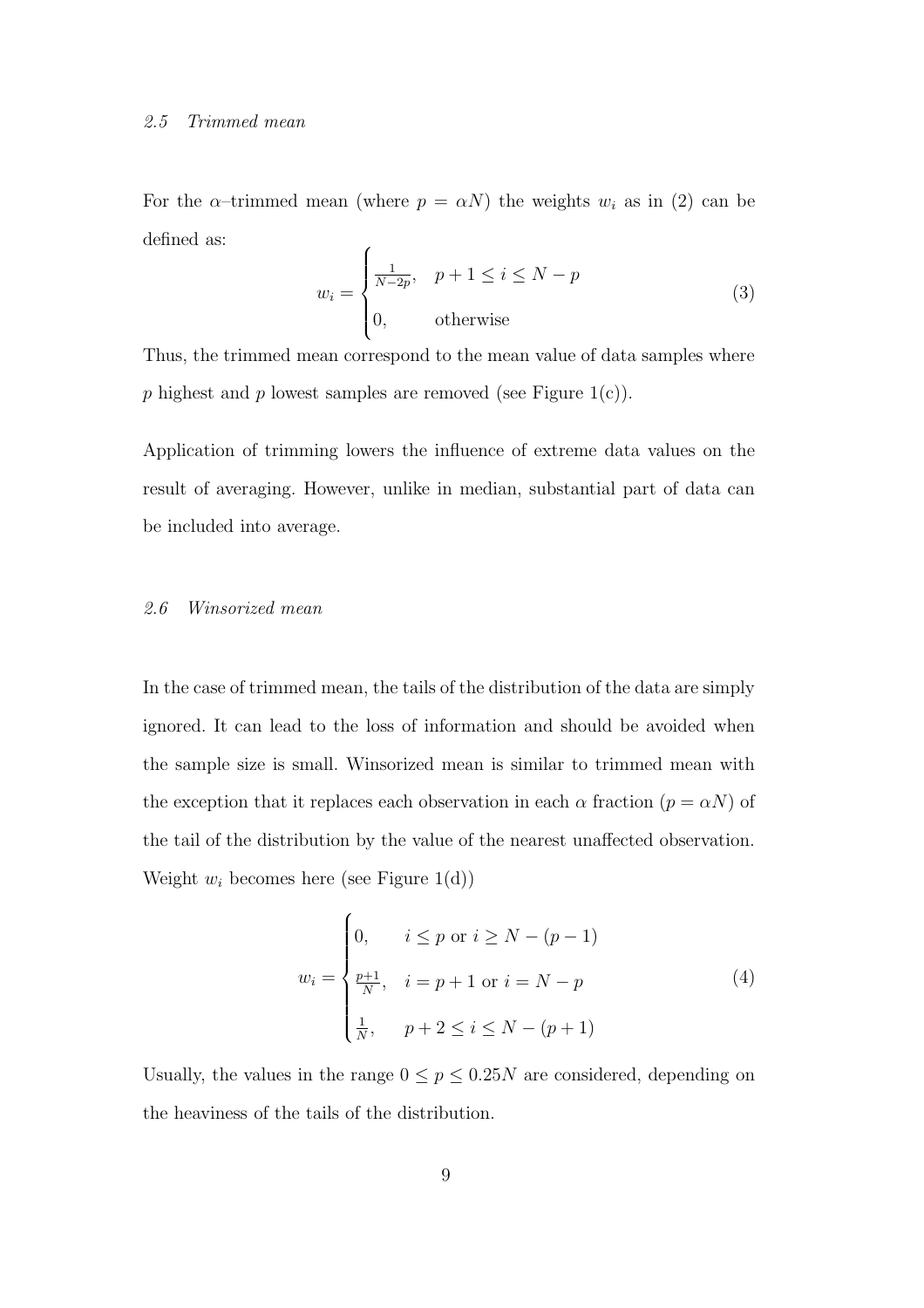An interesting observation is that the *median* can be viewed as an extreme case of the trimmed mean or Winsorized mean when only one or two central data points are retained (Stuart, 1994).

# 2.7 Trimmed L–mean (TL–mean)

Recently, Elamir and Seheult (2003) proposed the trimmed L–moments (TL– moments) as a generalization of L–moments (Hosking, 1990). The  $TL$ –mean can be estimated from a sample as a linear combination of order statistics. Using the formulation of equation (2) the weight function can be calculated as follows  $(p = 0$  for arithmetic mean)

$$
w_i = \begin{cases} \frac{\binom{i-1}{p}\binom{N-i}{p}}{\binom{N}{2p+1}}, & p+1 \leq i \leq N-p\\ 0, & \text{otherwise}, \end{cases}
$$
(5)

where  $\binom{i}{n}$  $\binom{i}{p} = \frac{i!}{p!(i-p)!}$ . Equation (5) reveals the connection between the TL–mean and the trimmed mean. In the calculation of the both statistics, the extreme observations are ignored. The main difference is that the trimmed mean applies the equal weight to the remaining observations whereas the  $TL$ –mean uses higher weights for the observations near the median (see Figure 1(e)). The variance of various location estimators was compared in Elamir and Seheult (2003) for samples originating from normal, logistic, double–exponential and normal distribution with outliers. The conclusions of this simulations are that TL–mean is suitable for general use and performs reasonably well for normal and heavy–tailed distributions. Such information is not precise enough for the purpose of averaging of ERPs and further investigations are necessary.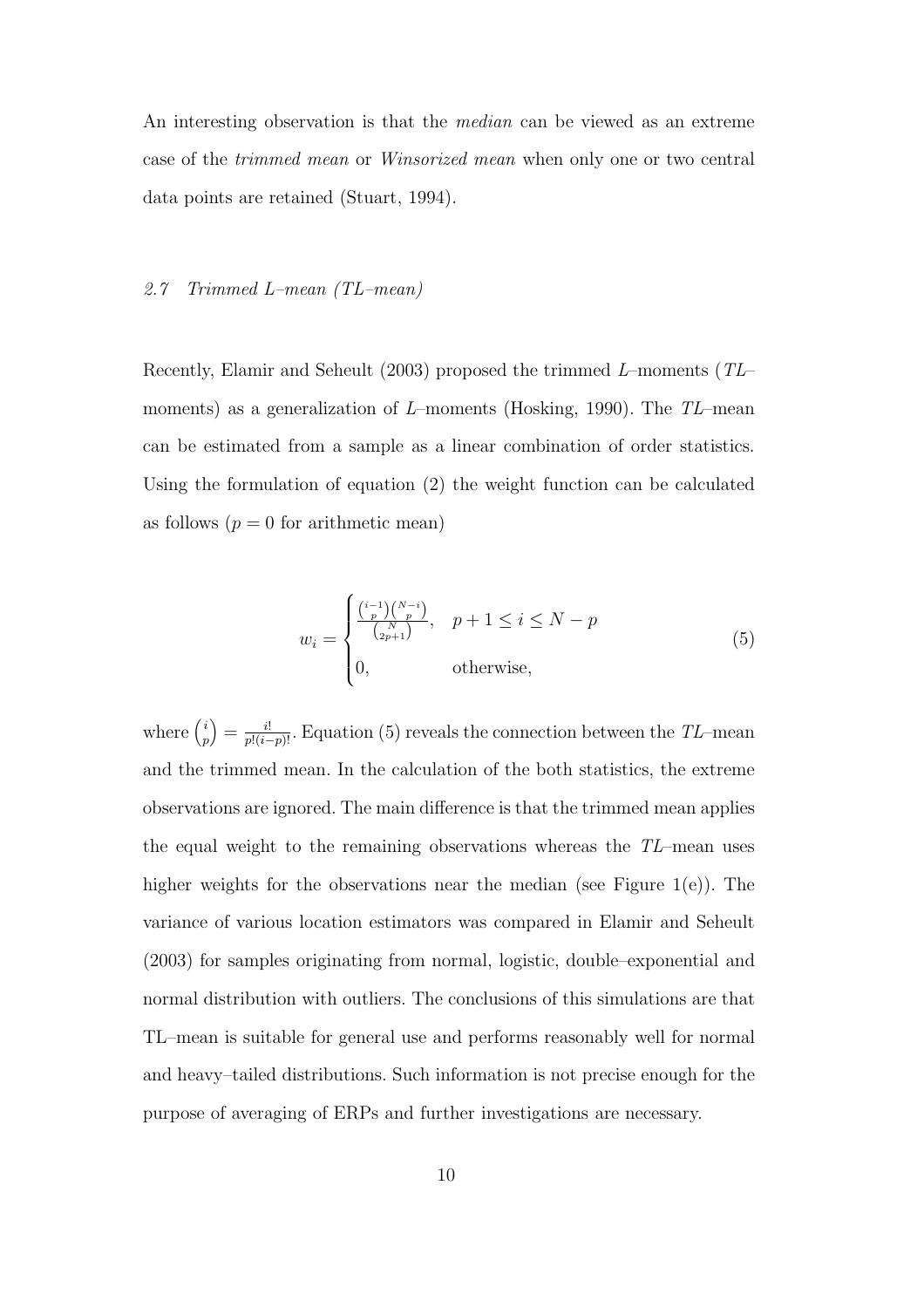#### 2.8 New empirical estimator: tanh mean

We propose a new estimator to alleviate the problem of enhancing noise by robust estimators such as trimmed mean or median. The weights are calculated using the hyperbolic tangent functions (see Figure  $1(f)$ ) in such way that the signal samples are weighted by

$$
w_i = \begin{cases} \tanh[k(i)] - s, & i < \frac{N}{2} \\ -\tanh[k(\frac{i}{2} - N)] + s, & i \ge \frac{N}{2} \end{cases}
$$
(6)

where  $k$  is the factor controlling the slope of the weights for extreme values in data and s determines the vertical shift. The robustness is achieved by setting all weights with negative values to zero so the extreme observations will be ignored, like for trimmed mean, Winsorized mean or TL-mean. Such formulation allows the control over the robustness (cancelling of extreme values) and over the influence of extreme values on the final estimate of the averaged trial. The shape of the weighting function depends on parameters  $k$  and  $s$ . This estimator belongs to the group of trimmed estimators by its ability to cancel of extreme values. However, its main feature is a flexible and optimized adjusting of the degree of influence of the values close to the extremes on the result of averaging.

Both parameters  $k$  and  $s$  can be optimized to achieve the best possible value of signal–to–noise ratio (SNR) (or of another computable performance index) of the averaged trials. In order to avoid that the estimator becomes biased it is necessary to estimate the parameters on a separate data set ("hold– out" data set) different from that for which the SNR is computed. For the results reported below in this paper the optimization was accomplished using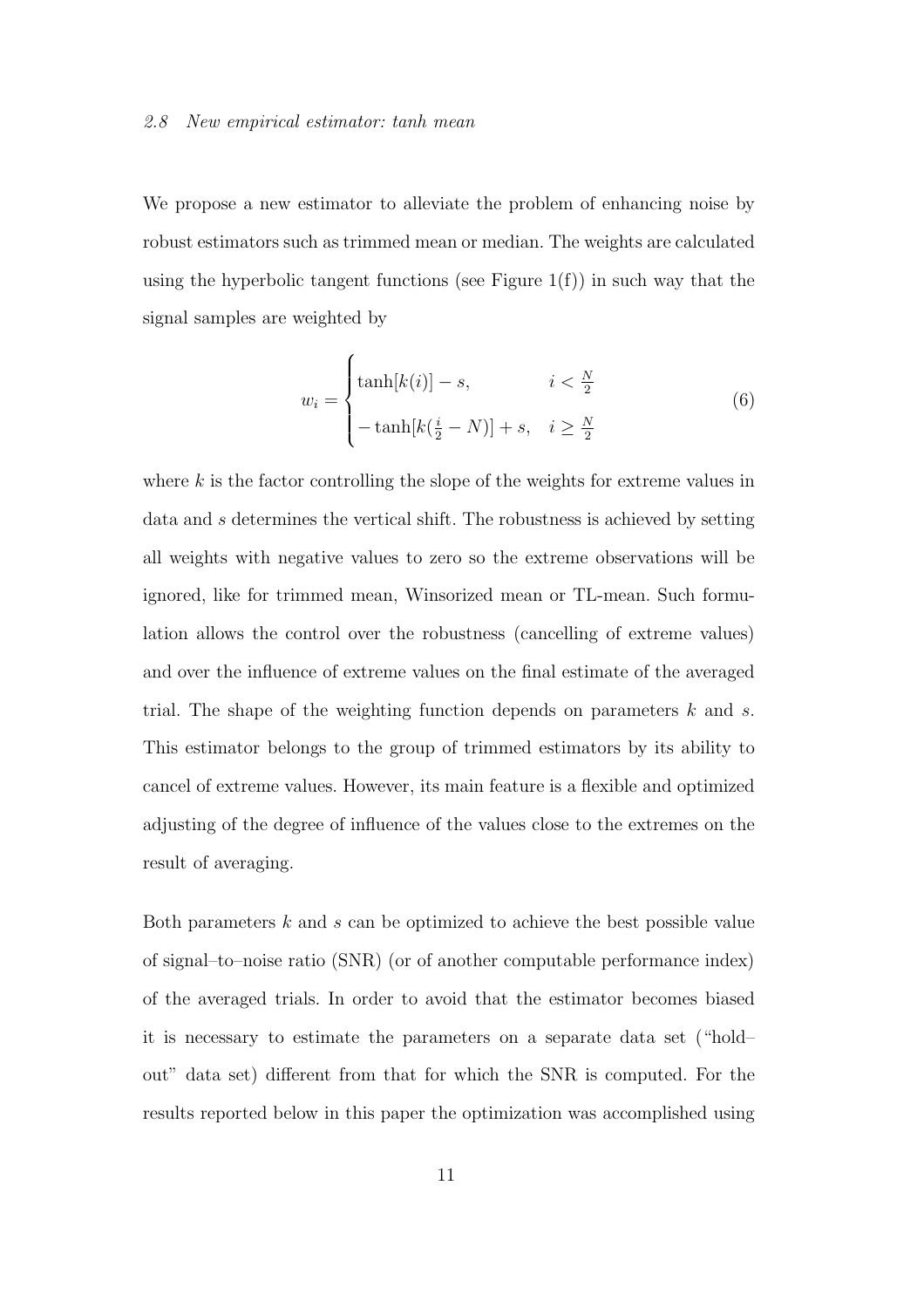the Nelder–Mead (Simplex) method of unconstrained nonlinear optimization (Nelder and Mead, 1965). The Nelder–Mead method does not require the objective function (such as SNR) to be differentiable. Therefore it is well– suited to problems involving a non–differentiable objective function of a small number of decision variables. Optimization of the new estimator involves the function of only two variables. The Nelder–Mead (Simplex) method is usually embedded in standard optimizing packages.

In order to address the small sample performance (which shows how the performance of the estimator degrades when decreasing the number of available data) (Gastwirth and Cohen, 1979) an experiment was carried out (see the section 4 for description and results).

# 3 Experimental setup

Three healthy male subjects with normal hearing (age 28–40) participated in the study. They seated in a chair in a dimly illuminated electrically shielded room with closed eyes and were asked to be relaxed and listen to the sequence of sound stimuli, namely 800 Hz (frequent) and 1200 Hz (rare) tones, do not pay attention to frequent tones but press a button with right index finger as soon as possible when they hear the rare high–pitch tone.

Stimuli were presented using Neuroscan (http://www.neuro.com) STIM system binaurally through earplugs (Tubephone Insert Earphones ER-3 ABR, by Etymotic Research http://www.etymotic.com) at 70 dB SPL. Each sound stimulus was a pure sine wave with duration of 35 ms (first and last 5 ms were linearly rising and falling). After a short practice session, experimental sessions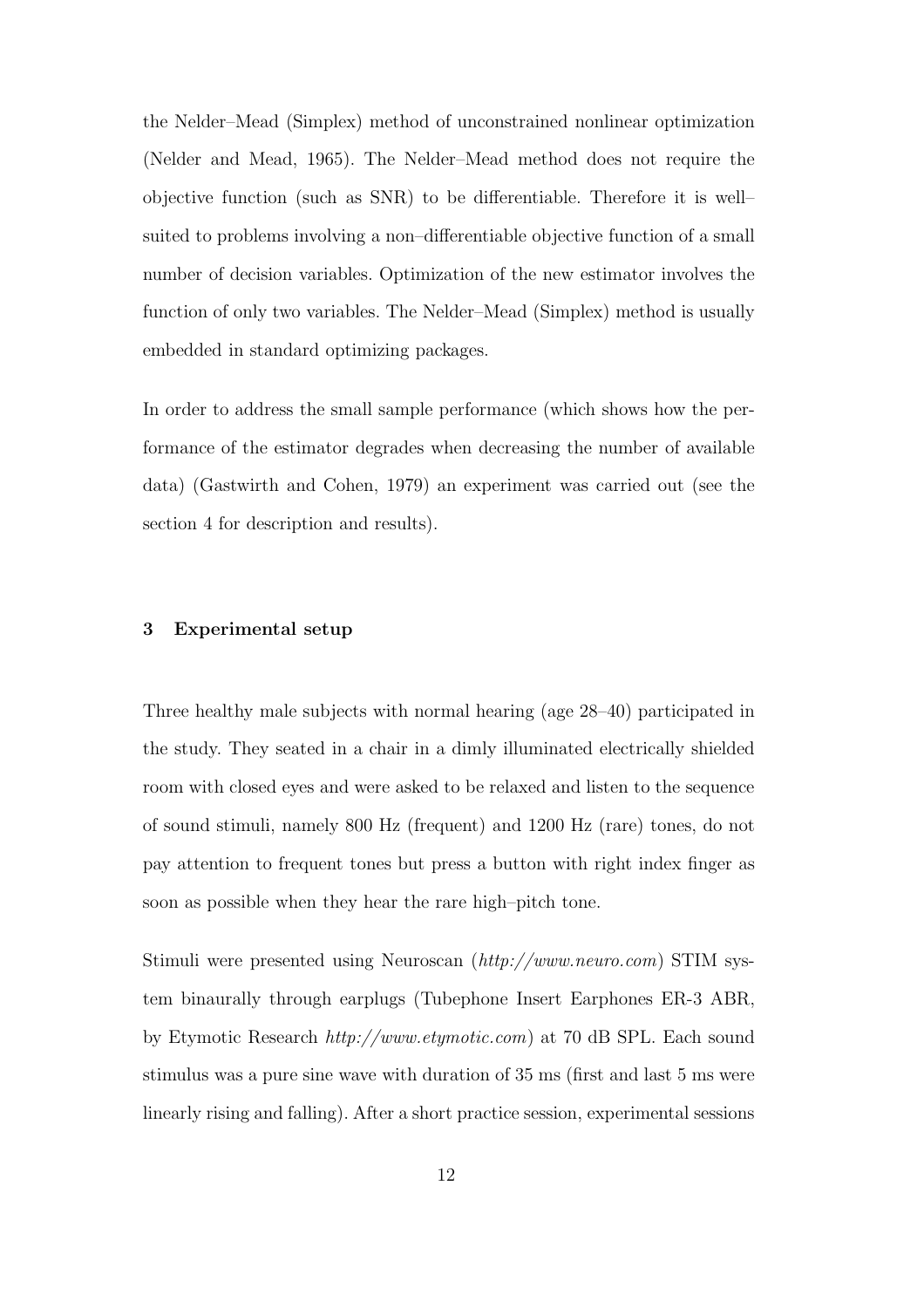(3 sessions for subjects 1 and 2, 2 sessions for subject 3) with breaks between them were run, with 689 stimuli (both rare and frequent) presented in each of them. Stimulus onset asynchrony (for both types of stimuli) was random numbers uniformly distributed between 0.4 and 1.6 s. Rare tones were approximately 10% of the total number of stimuli. The number of frequent stimuli between rare stimuli was random, however, two constrains were set: stimulus onset asynchrony between a rare stimulus and the next frequent stimuli could not be below 1.2 s; and at least 3 frequent stimuli were placed between each two random stimuli.

The EEG was recorded with Neuroscan Data Acquisition System (software version 4.3.1, SynAmps 5083) from  $C_3$  and  $C_4$  electrodes referenced to electrically linked earlobes. Amplifier gain was 1000, A/D bit size 12 (providing the resolution of 0.084  $\mu$ V/bit), amplitude range 5.5 mV, sampling rate 500 Hz, analog filter bandpass 0.1-70 Hz (slopes 12dB/octave), notch filter was not used. Impedance was below 5 kΩ for subjects 1 and 2. For the subject 3 it was possible to achieve the impedance between 20 and 40 k $\Omega$  and the EEG seemed to be slightly distorted, but no line noise was visible (this EEG was used as an example of a recording of lower quality).

Only the data recorded from  $C_4$  electrode was used. Before segmenting into epochs, the EEG was low–pass filtered (with zero phase shift, 96 dB/oct. digital filter) below 30 Hz. For the analysis,  $\pm 500$  ms epochs related to frequent stimuli (not requiring the response) were extracted. The 16 frequent stimuli from the beginning of each session up to  $2^{nd}$  such stimulus after the first rare stimulus in the session and all frequent stimuli immediately following any rare stimulus were not used in the further analysis. For a few cases of missed or wrong responses (not related to rare stimulus), 2 frequent stimuli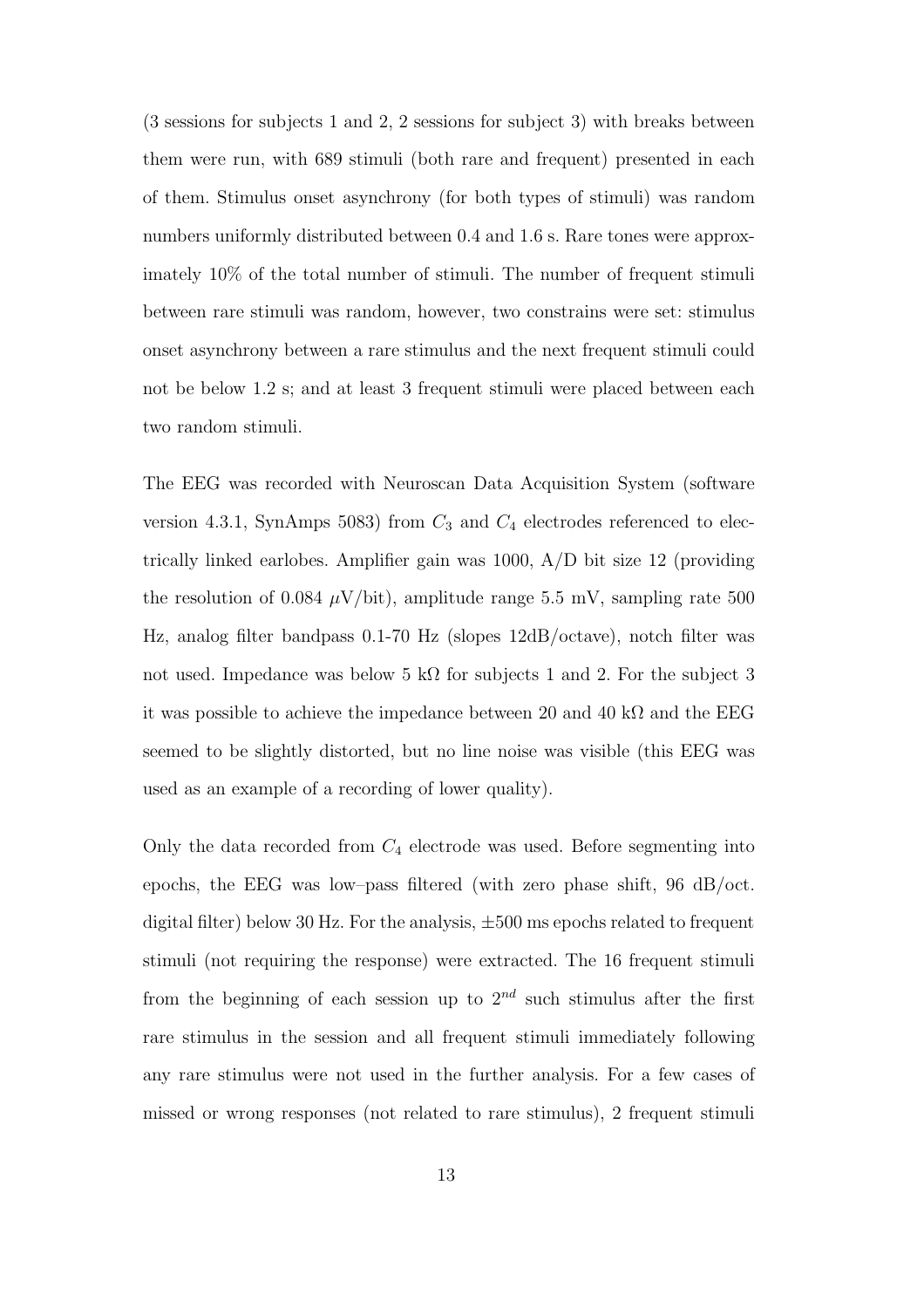immediately preceding and 2 immediately following the related stimuli were also excluded from the analysis. This resulted in 1787, 1796 and 1193 valid epochs for subjects 1, 2 and 3, respectively (below: raw data). Some of these epochs contained artifacts, such as electromyogram (EMG) or artifacts caused by movements, but no clipped data.

A "cleaned" subset of the data was formed by rejecting all epochs in which the amplitude in any time point (within the interval of  $\pm 500$  ms relative to the stimulus) exceeded a threshold of 50  $\mu$ V. Visual inspection confirmed that the majority of these epochs contained some artifacts and that no visible artifacts (except, in rare cases, low amplitude EMG) were present in the remaining epochs. The number of epochs in "cleaned" subsets was 1752, 1776 and 1104 for subjects 1, 2 and 3, respectively.

### 4 Results

Examples of averaged waveforms for all three subjects are given in Figure 2. Median averaging produced more noisy averaged ERPs, which is more evident in the prestimulus time interval (where, ideally, the averaged signal should be close to zero). The difference between the other estimators is, however, not clearly visible in these plots.

We estimated the efficiency of different averaging methods and different trimming parameters by estimating SNR in randomly chosen subsets of epochs. It is commonly assumed (e.g., Davila and Mobin (1992)) that signal is contained in the poststimulus part of the averaged data, while noise is included in both poststimulus and prestimulus part. Prestimulus variance usually was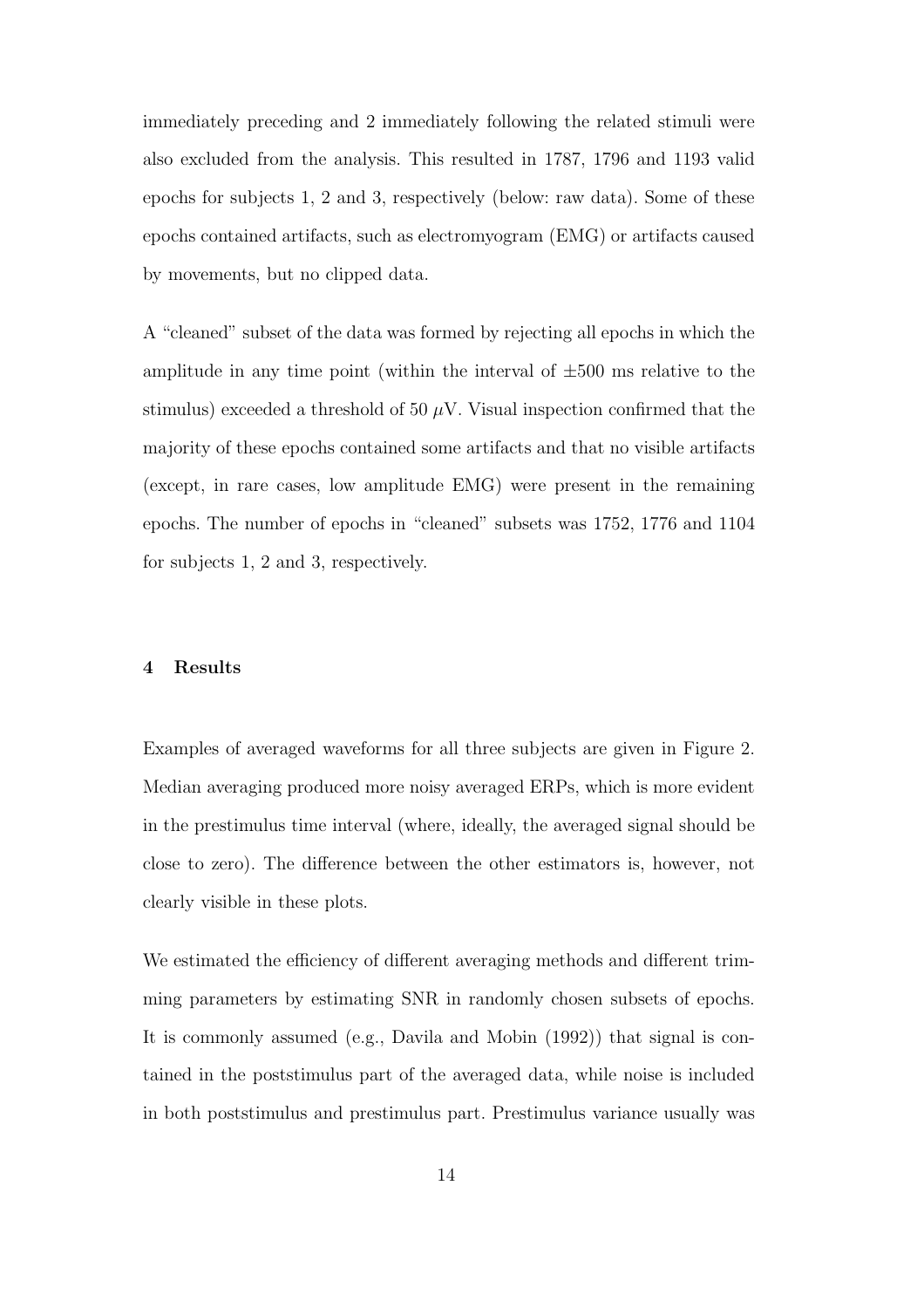much lower than poststimulus variance in our data, thus the impact of noise variance to poststimulus interval was insignificant and we considered the poststimulus part (approximately) as "signal". The following formula was used, therefore, for the calculation of signal–to–noise ratio:

$$
SNR = 10 \cdot \log_{10} \frac{\sigma_{poststim.}^2}{\sigma_{prestim.}^2} \text{ [dB]}
$$
 (7)

where  $\sigma_{poststim.}^2$  is signal plus noise variance, defined as variance of the poststimulus interval (in our data,  $2 - 400$  ms relative to stimulus onset) of the averaged ERP, and  $\sigma_{prestim.}^2$  is "noise variance", defined as variance of the prestimulus interval (in our data,  $-400 - 0$  ms relative to stimulus onset) of the averaged ERP.

The SNR was estimated according to (7) for each subject after averaging, using one of the location estimators, a subset of 31 epochs randomly drawn from the whole "cleaned" set of epochs. The procedure was repeated 100 times and SNR values were averaged (using the arithmetic mean). The results obtained for different estimators and different trimming parameters are presented in Figures  $3(a-c)$ . For two subjects (Figure 3(a) and  $3(c)$ ), mean averaging produced better SNR not only comparing to median, but also comparing to trimmed estimators almost for all values of trimming parameters. For one subject, best SNR was obtained with trimmed estimators (Figure 3(b)).

The fact that mean performed better than any other estimator in two cases can be related to the high homogeneity of our data, which could be the result of the absence of strong artifacts, stable attention provided by the experimental procedure and other factors. Results were similar for raw data sets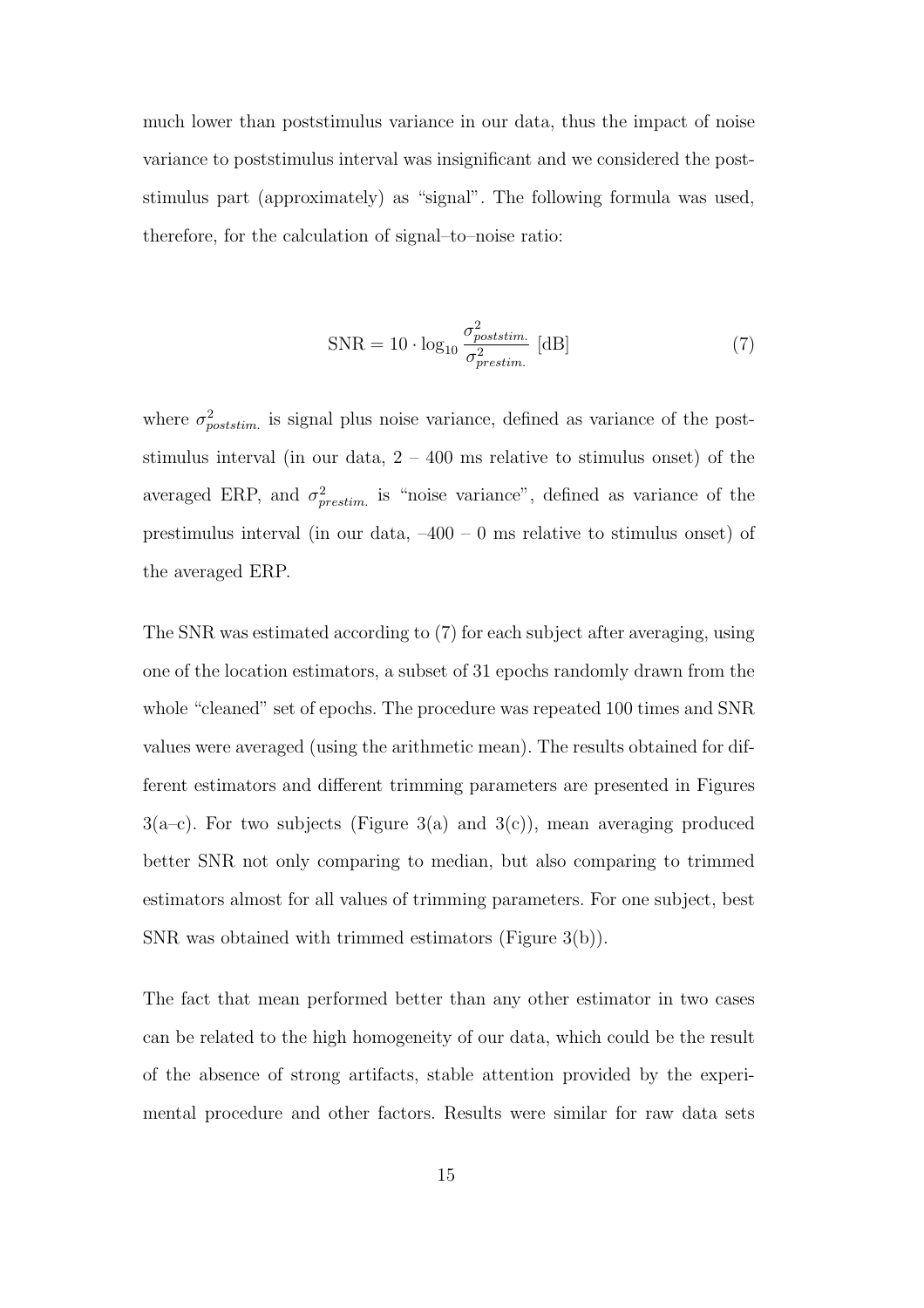(not shown in the figure) which contained only small number of epochs with artifacts. To investigate effects of stronger inhomogeneity of the data, we simulated the alpha rhythm, an EEG component which often becomes a serious problem for ERP averaging but was low in our recordings for all three subjects. White noise (random normally distributed numbers) was generated and filtered by Butterworth filter of  $2^{nd}$  order with the passband of 9–11 Hz. Randomly selected non-overlapping intervals of this simulated signal were added to randomly selected 20% of epochs of each subject's cleaned data set after multiplying by a constant computed for each epoch in such a way that the resulted maximum of absolute amplitude of added "alpha rhythm" in the epoch was 30  $\mu$ V. This procedure resulted in the increase of data variance from 108 to 150 for subject 1, from 79 to 122 for subject 2 and from 172 to 212 for subject 3 (computed for all epochs together). The procedure of estimating the SNR described above was repeated for these new "alpha" data sets. The results are presented in Figure 3(d-f). Now, 2 of 3 subjects had the best SNR for the after a trimmed averaging procedure.

The worst results for all three subjects and both without and with adding simulated alpha rhythm were found for median. In the case of subject 3 after addition of the simulated alpha rhythm (Figure 3(d)) SNR was similar for mean and median, but in this case trimmed estimators provided especially prominent improvement of SNR.

It is possible that averaging using trimmed estimators can provide best results if their parameters (trimming parameter for trimmed mean, Winsorized mean and TL-mean, and parameters k and s for the tanh mean) are optimized for a given type of data and/or given sample size. This is illustrated by the example presented in Figure 4. One hundred randomly chosen epochs from subject 1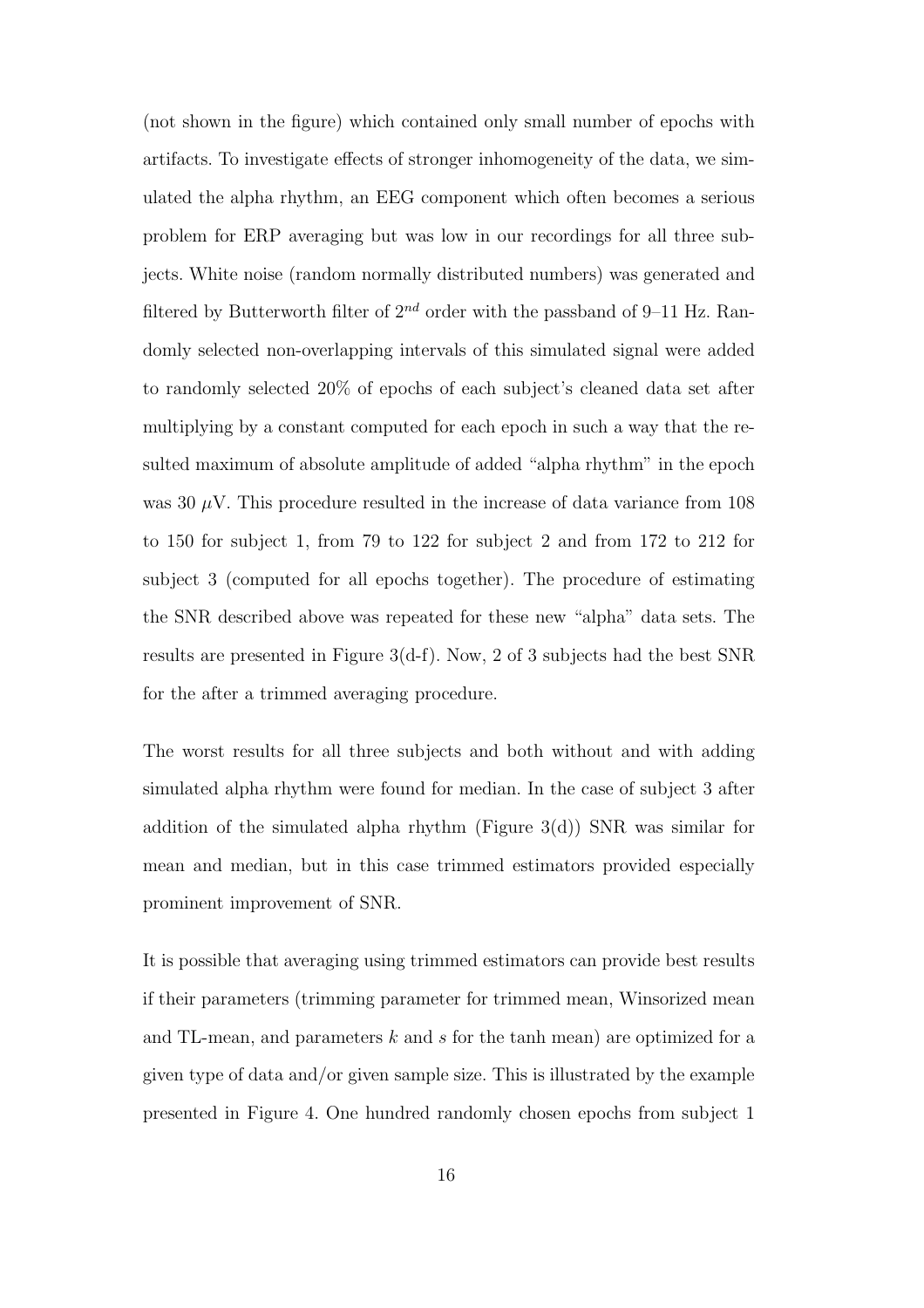(raw data set) were averaged using all location estimators discussed in this paper after optimizing the parameters of trimming estimators using a separate set of the same number of randomly chosen 100 epochs, and the SNR was estimated according to (7). Optimization was made using Nelder–Mead simplex method of optimization (Bock, 1998) for the tanh estimator and by choosing the parameter p which maximized the SNR for trimmed, Winsorized and TLmean. The procedure was repeated after successive removal of an increasing number of randomly selected epochs. Averaged results for 100 repetition of the above procedure are plotted in Figure 4. It was possible for every number of removed epochs to obtain better SNR for trimmed estimators comparing to median and mean (which cannot be optimized). The best performance, especially for smaller number of remaining epochs, was obtained for the tanh mean. The relation between the slope parameter  $k$  of the tanh mean and the value of the criterion to be maximized was also investigated. The results (not presented in this paper) show that the global maximum is easily obtained for the new estimator with small risk of stuck into local minima, due to applied method of optimization (Bock, 1998).

# 5 Discussion

Robust trimmed estimators of data location gradually gain popularity in various statistical applications but have not been adopted for the ERP research yet. The examples presented above demonstrate that trimmed estimators may improve the results of averaging, the procedure which is crucial for ERP analysis. The evidence they provide for such improvement is preliminary due to limited number of tests and subjects in the study. However, we can claim that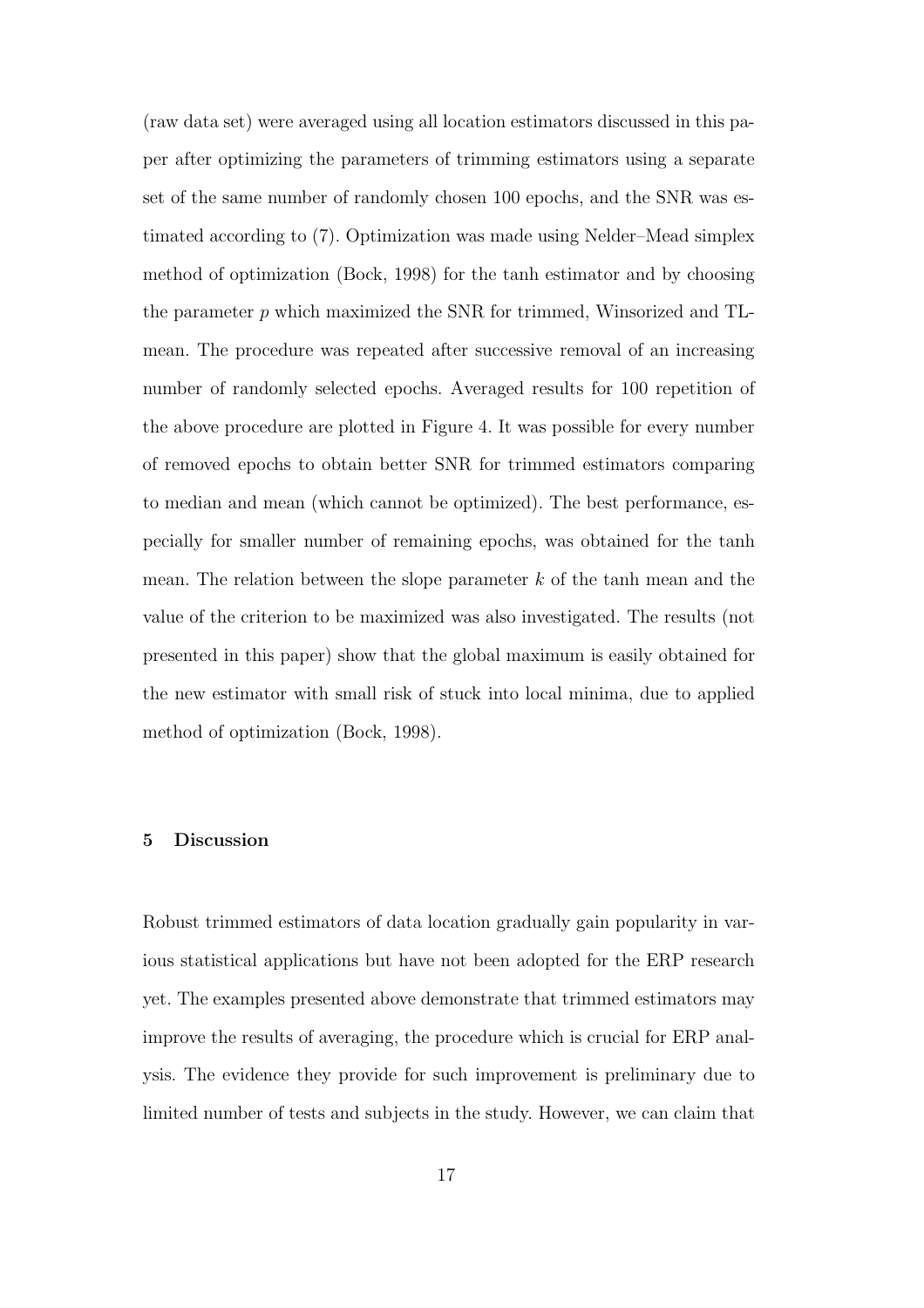if improvement of averaging of ERP is especially important, trimmed estimators should be considered as a possible alternative to conventional averaging.

As alternatives to conventional averaging, weighted averaging and median averaging were considered in the ERP literature so far. In the introduction, we already argued that weighted averaging assumes quite unrealistic noise model. Median averaging seems to be too robust estimator which may discard too large part of information presented in the data. Trimmed estimators are more robust than conventional mean but not as "over–robust" as median. Of course, when artifacts are few or can be easily removed and data are very close to normal, there is no need to use other estimators than mean. But in many cases when strong deviations from Gaussianity occurs (e.g., when a small number of trials is averaged), averaging based on arithmetic mean can be not sufficient and trimmed estimators become a reasonable choice. Additional opportunities to improve averaging are given by weighting of the amplitude values from different epochs according to their rank, which is provided by TL-mean and by tanh mean proposed in this paper. Note that this type of weighting inside the averaging procedure is different from such procedure in usual weighted averaging, which utilizes epoch (trial) characteristics rather than the amplitudes only at the given time point; this is important for efficient processing of highly nonstationary data. Trimming can be also understood in terms of weighted averaging, as giving zero weight to extreme values (Figure 1 gives an idea of how this viewpoint can be applied to all estimators studied in this paper, including median and mean.). Because the trimming itself is evidently a rather rough procedure, more advanced weighting, as in TL-mean and tanh mean, can probably provide additional improvements of the results of averaging. As our current results show, averaging using trimmed estimators may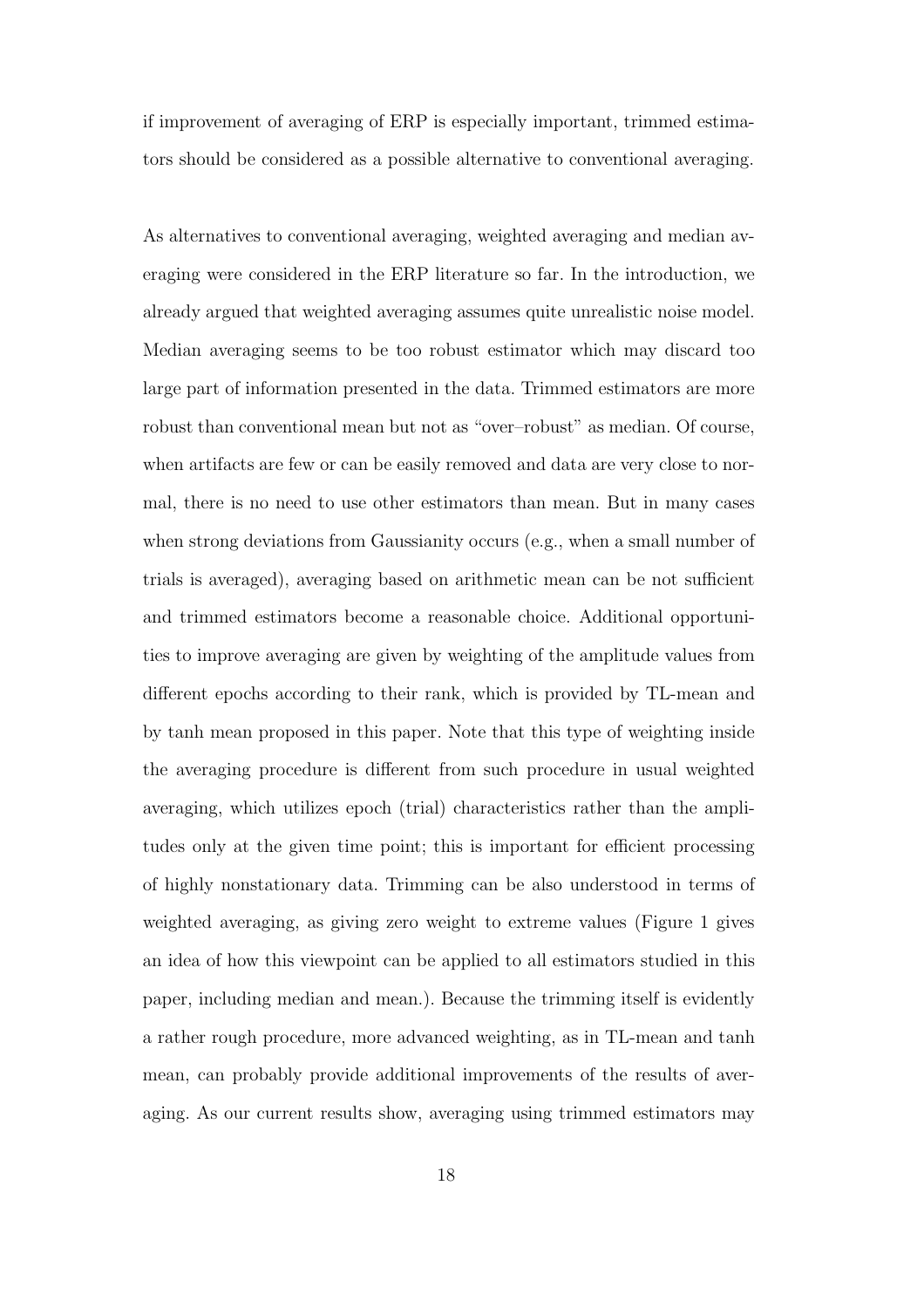provide much smoother ERP waveforms than median averaging and at least in some cases provide better SNR of ERP than both median and arithmetic mean. However, no clear difference between trimmed mean, Winsorized and TL-mean was found in the cases of the best choice of trimmed parameters for each of them.

Optimization of the choice of the specific location estimator and its trimming parameters or any other parameters can be done for each specific data set. This procedure requires, of course, additional efforts and expertise. However, if an increase of SNR is strongly desirable, it can be worthwhile at least to compare the results of averaging with, for example, usual arithmetic mean, trimmed mean (e.g., with trimming of 25% of data samples from each tail of the distribution) and TL-mean (with a small trimming parameter). Note that the trimming parameter in TL-mean and  $k$  and  $s$  for the tanh mean influence not only trimming but also the weights of non-trimmed samples (see (5), (4) and Figure 1). This fact explains why TL-mean's dependence on trimming parameter is quite different from such dependence for trimmed and Winsorized mean (Figure 3). More precise optimization, which is especially important in the case of tanh mean, can be done with Nelder–Mead (Simplex) method of unconstrained nonlinear optimization (Nelder and Mead, 1965). The parameter to be optimized should be chosen carefully according to the objectives of the specific study (note that different approaches to estimation of SNR in ERP exist; see, e.g., Hoke et al. (1984); Coppola et al. (1978); Davila and Mobin  $(1992)$ ;  $Oz$ damar and Delgado  $(1996)$ ). For unbiased optimization, a separate set of data with characteristics similar to the analyzed data should be used.

We considered in this paper only symmetrically trimmed estimators, because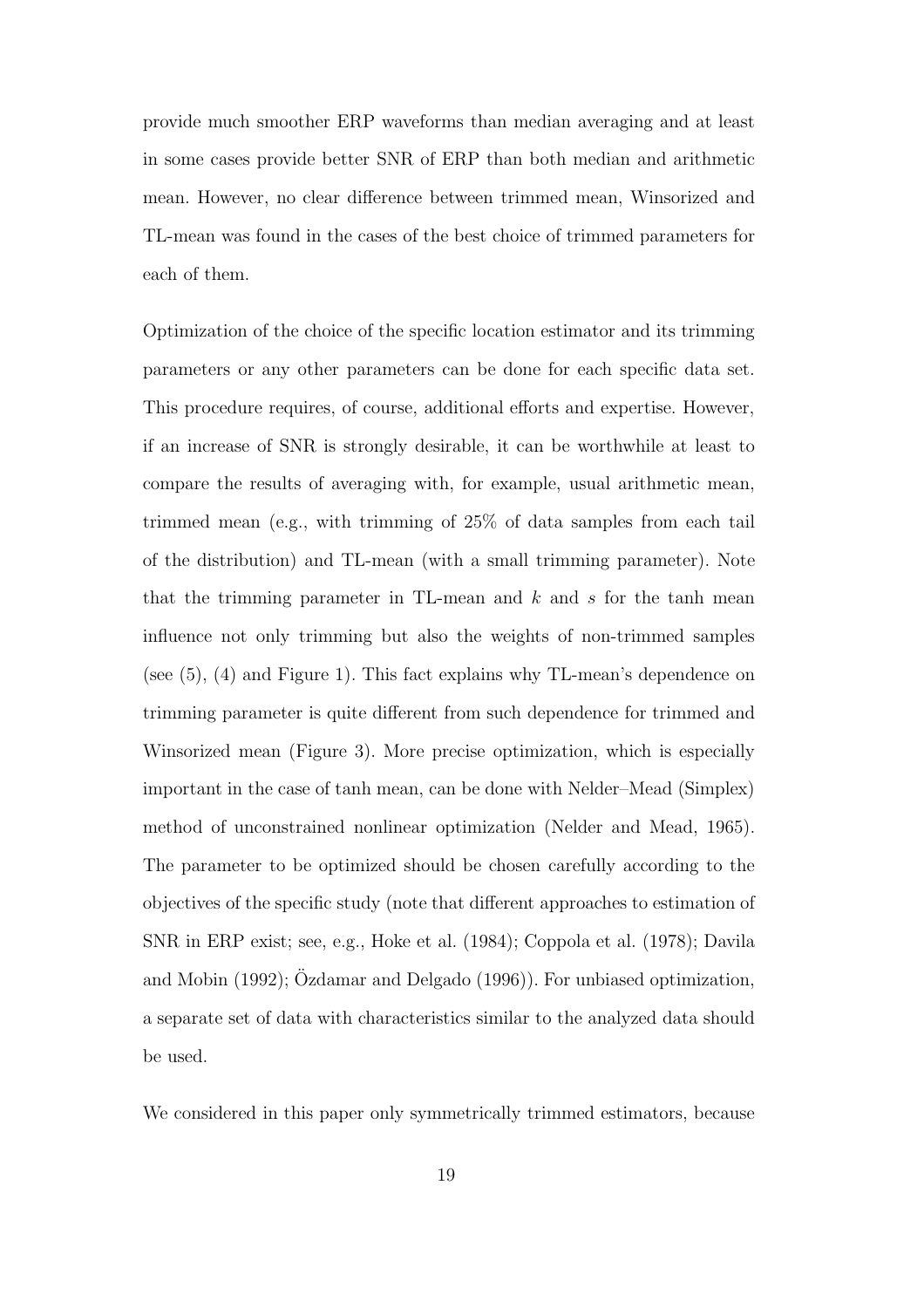they are appropriate for amplitude distributions without high asymmetry, and amplitude distributions of non–averaged ERP data typically are not very asymmetrical. Asymmetric trimmed mean estimators allowing different proportion of trimming at lower and higher tails of the distribution (e.g., (Lee, 2003)) probably can be also applied for averaging of ERPs, especially for small samples where the asymmetry of the distribution may be high.

Trimmed estimators are a class of robust estimators of data locations which can help to improve averaging of ERPs when number of trials is small, the data are highly nonstationary and include outliers. Their advantages can be understood as a reasonable compromise between median which is very robust but discard too much information and arithmetic mean conventionally used for averaging which use all data but, due of this, is sensitive to outliers. Additional improvement of averaging can be gained by introducing weighting of ordered data, as in newly introduced TL-mean and tanh mean proposed in this paper.

# 6 Acknowledgement

The authors would like to thank Dr. Pando Gr. Georgiev for his valuable suggestions about the tanh averaging.

# References

Bock RK. Simplex Method: Nelder–Mead. CERN European Organization for Nuclear Research, Geneva, 1998:online, http://abbaneo.home.cern.ch/rkb/AN16pp/node262.html

Borda RP, Frost JD Jr. Error reduction in small sample averaging through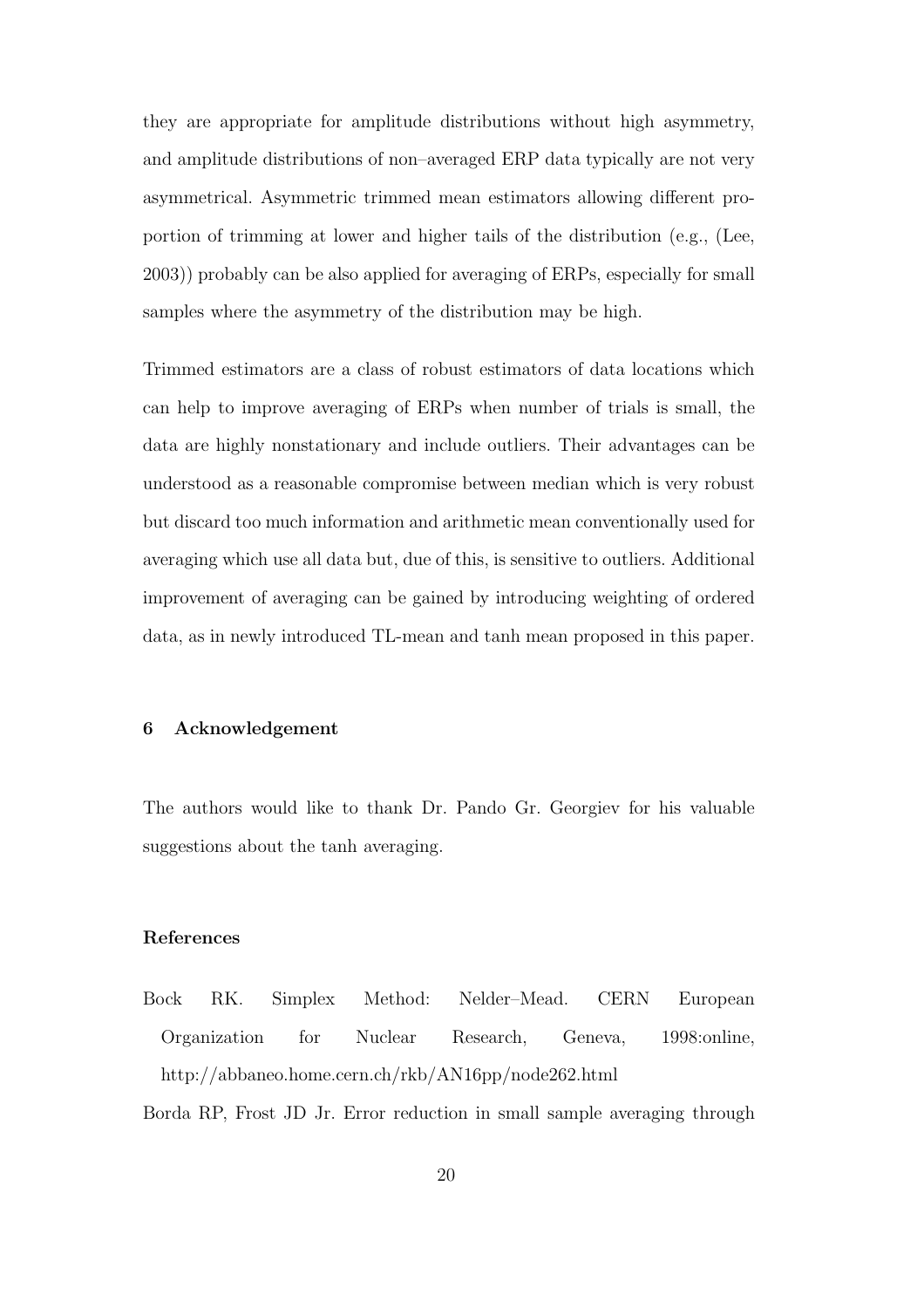the use of the median rather than the mean. Electroencephalogr Clin Neurophysiol. 1968;25(4):391–2.

- Coppola R, Tabor R, Buchsbaum MS. Signal to noise ratio and response variability measurements in single trial evoked potentials. Electroencephalogr Clin Neurophysiol. 1978;44(2):214–22.
- Davila CE, Mobin MS. Weighted averaging of evoked potentials. IEEE Trans Biomed Eng. 1992;39(4):338–45.
- Elamir EAH, Seheult AH. Trimmed L-moments. Comput Stat Data An 2003;43:299–314.
- Fox LG, Dalebout SD. Use of the median method to enhance detection of the mismatch negativity in the responses of individual listeners. J Am Acad Audiol 2002;13(2):83–92.
- Gastwirth JL, Cohen ML. Small Sample Behavior of Some Robust Linear Estimators of Location. J Am Stat Assoc 1970;65(30):946–73.
- Hampel FR, Ronchetti EM, Rousseeuw PJ, Stahel W. Robust Statistics: The Approach based on Influence Functions. Wiley: Toronto, 1986.
- Hoke M, Ross B, Wickesberg R, Lütkenhöner B. Weighted averaging theory and application to electric response audiometry. Electroencephalogr Clin Neurophysiol. 1984;57(5):484–9.
- Hosking JRM. L–moments: Analysis and Estimation of Distributions using Linear Combinations of Order Statistics. J Royal Stat Soc B 1990;52(1):105– 24.
- Jansen BH, Agarwal G, Hegde A, Boutros NN. Phase synchronization of the ongoing EEG and auditory EP generation. Clin Neurophysiol. 2003;114(1):79–85.
- Lee JY. Low bias mean estimator for symmetric and asymmetric unimodal distributions. Comput Methods Programs Biomed 2003;72(2):99–107.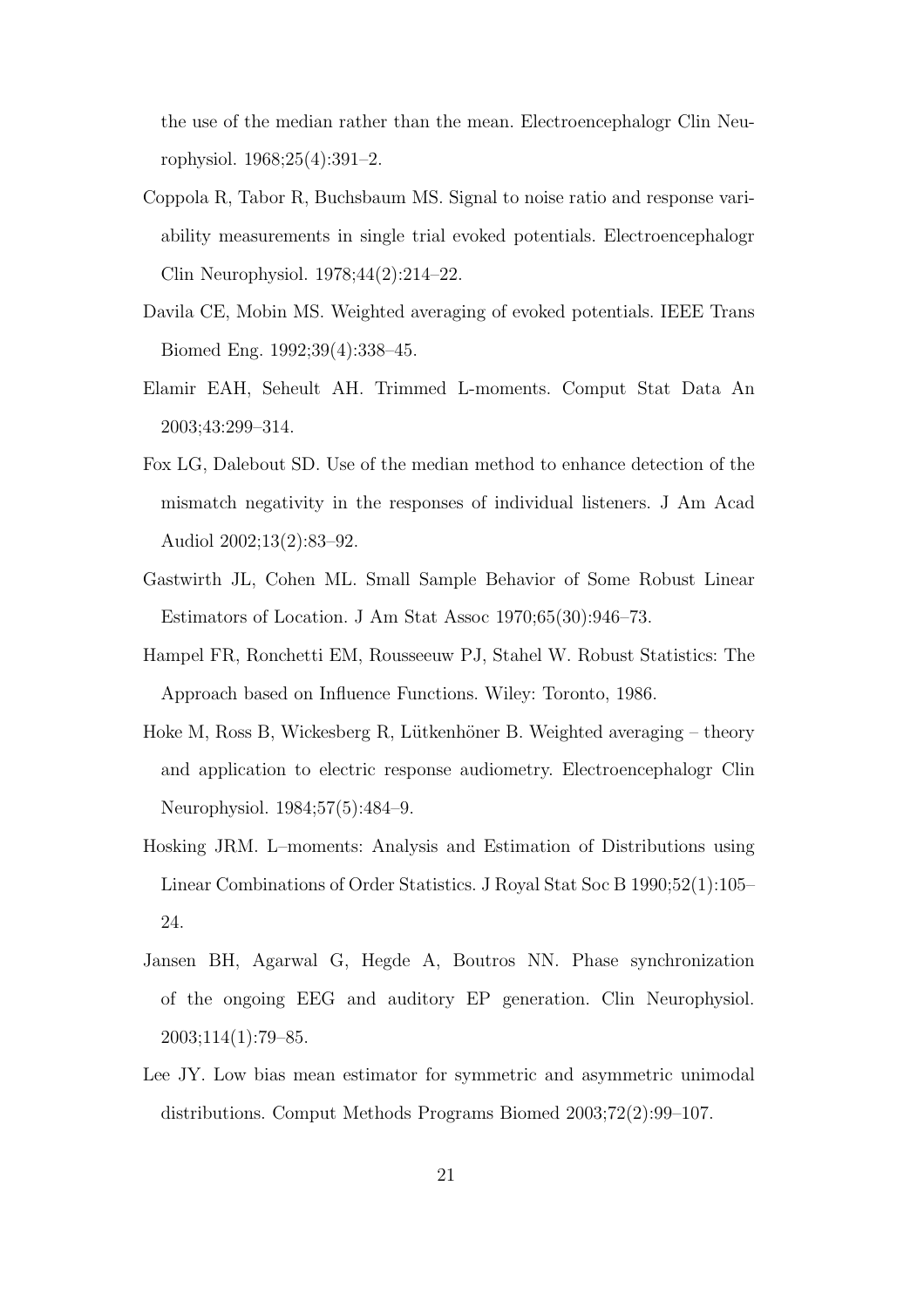- Leski JM. Robust weighted averaging. IEEE Trans Biomed Eng 2002 49(8):796–804.
- Lopes da Silva F. Event–related potentials: Methodology and quantification. In Niedermeyer E, Lopes da Silva F, editors. Electroencephalography: Basic Principles, Clinical Applications, and Related Fields. Williams and Wilkins: Baltimore, 1999:947–57.
- Lütkenhöner B, Hoke M, Pantev C. Possibilities and limitations of weighted averaging. Biol Cybern. 1985;52(6):409–16.
- Makeig S, Westerfield M, Jung TP, Enghoff S, Townsend J, Courchesne E, Sejnowski TJ. Dynamic brain sources of visual evoked responses. Science 2002;295(5555):690–4.
- Nelder JA, Mead R. A Simplex Method for Function Minimization. Comput J 1965;7:308–13.
- Ozdamar O, Delgado RE. Measurement of signal and noise characteristics in ongoing auditory brainstem response averaging. Ann Biomed Eng. 1996;24(6):702–15.
- $\ddot{O}z$ damar  $\ddot{O}$ , Kalayci T. Median averaging of auditory brain stem responses. Ear Hearing 1999;20:253–64.
- Picton TW, Lins OG, Scherg M. The recording and analysis of event–related potentials. In F. Boller F, Grafman J, editors. Handbook of Neuropsychology, Elsevier: Amsterdam, 1995;10(14):3–73.
- Picton TW, Bentin S, Berg P, Donchin E, Hillyard SA, Johnson R Jr, Miller GA, Ritter W, Ruchkin DS, Rugg MD, Taylor MJ. Guidelines for using human event-related potentials to study cognition: recording standards and publication criteria. Psychophysiology 2000;37(2):127–52.
- Rice JR. Mathematical Statistics and Data Analysis. Duxbury Press: Belmont, 1995.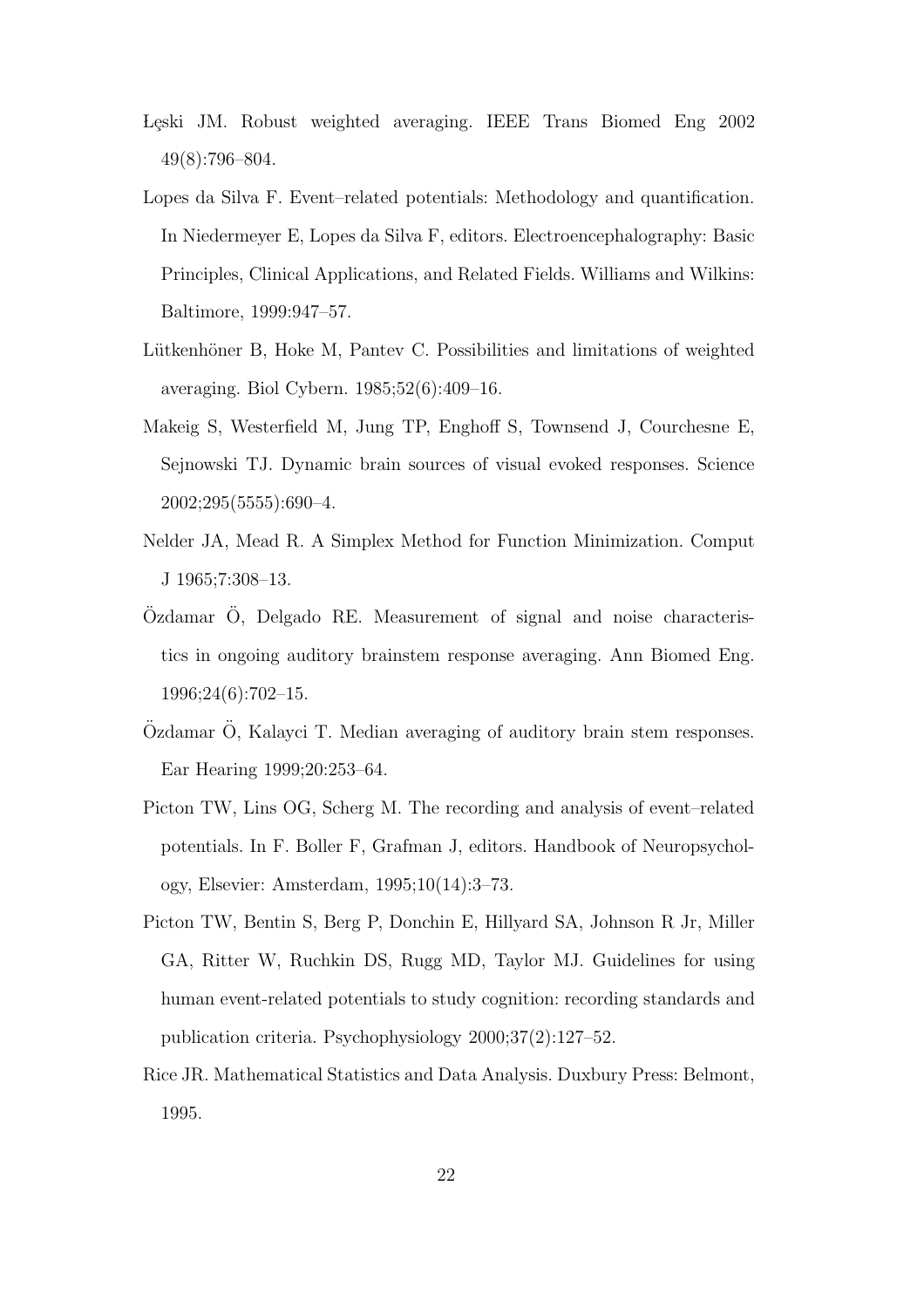- Streiner DL. Do you see what I mean? Indices of central tendency. Can J Psychiatry 2000 45(9):833–6.
- Stuart A, Keith Ord J. Kendall's Advanced Theory of Statistics. Edward Arnold: London, 1994.
- Tukey JW: A survey of sampling from contaminated distributions. In Olkin I, editor. Contributions to Probability and Statistics. Stanford University Press:Stanford, 1960:448–485.
- Wolpaw JR, Birbaumer N, McFarland DJ, Pfurtscheller G, Vaughan TM. Brain-computer interfaces for communication and control. Clin Neurophysiol 2002;113:767–91.
- Yabe H, Saito F, Fukushima Y. Median method for detecting endogenous event-related brain potentials. Electroencephalogr Clin Neurophysiol. 1993;87(6):403–7.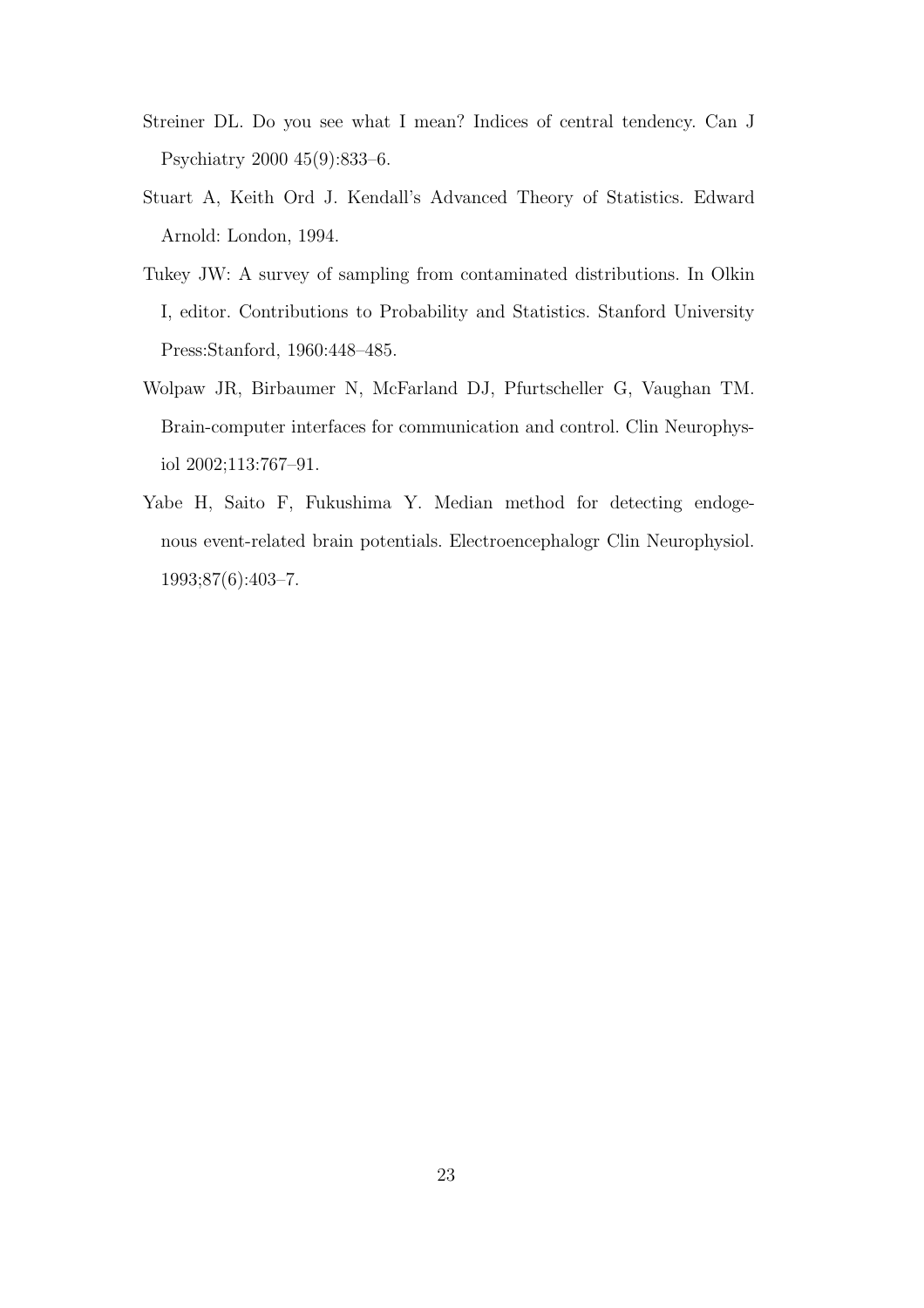

Fig. 1. Weights for the different location estimators. Data  $(N = 20)$  are sorted in ascending order. The arithmetic mean uses the same weight  $1/N$  for all observations. The median uses only the middle observation (odd number of observations) or the two middle observations (even number of observations). Note that the scale is different in figure (b). The trimmed mean applies a zero weight for extreme observations and an equal weight for all other observations. The Winsorized mean concentrates the weights of the ignored extreme observations to the last accepted data points. The TL-mean applies higher weights for the middle observations, while the new tanh mean applies smoothly changing weights to the values close to extreme. The trimming parameters for the trimmed mean and the Winsorized mean are set in this example to ignore two minimum and two maximum values. Trimming parameter in TL-mean and parameters of tanh mean are set to ignore one minimum and one maximum values. <sup>24</sup>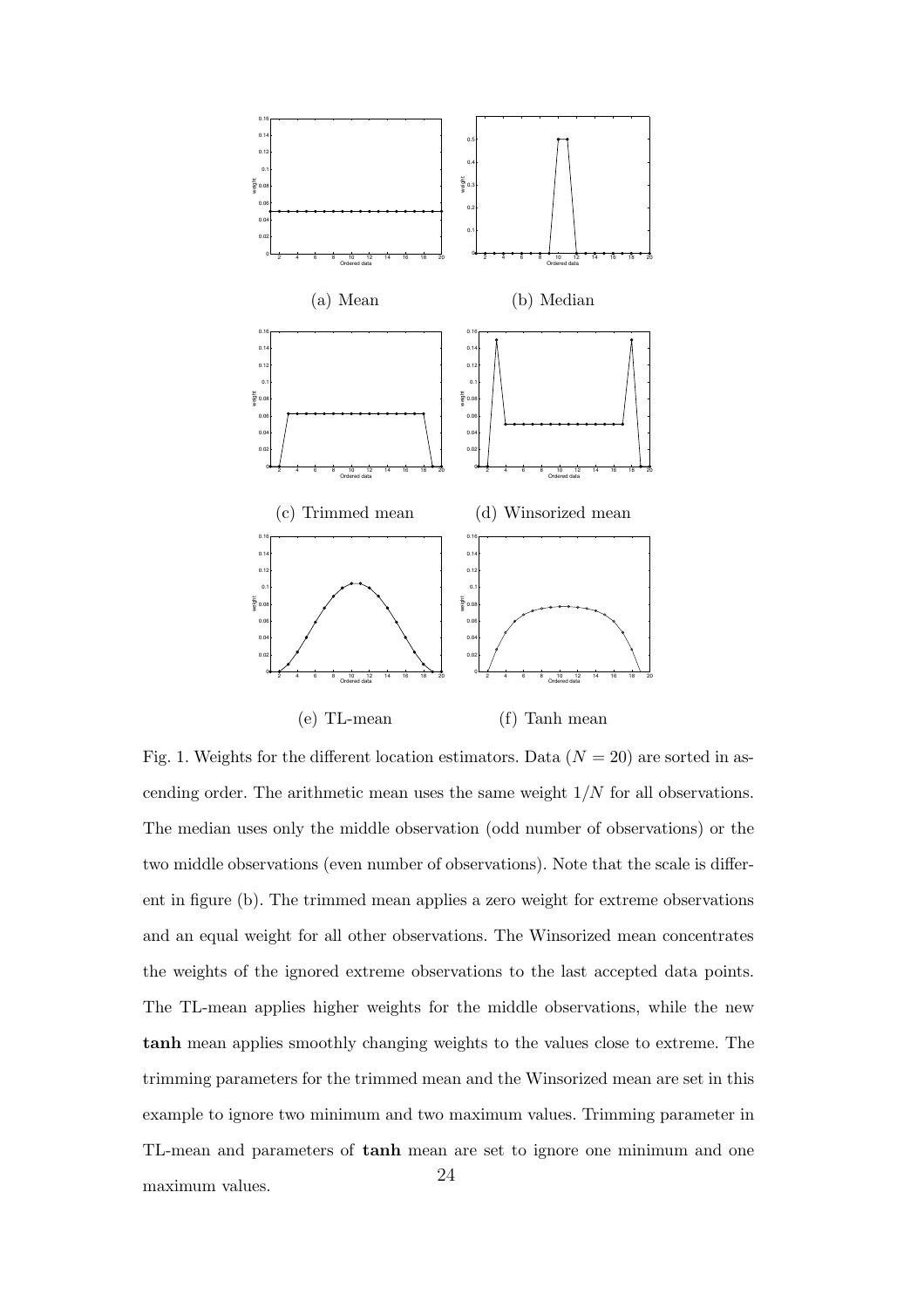

(c) subject 3

Fig. 2. Comparison of the averaged ERPs (100 trials, raw data) using the mean averaging (black line), median averaging (green line), trimmed mean averaging  $(p = 25,$ blue line) and **tanh** averaging  $(k = 0.1, s = 0, \text{ red line})$ . The stimulus is presented at zero time point. Median averaging enhanced strongly the noise. Some high frequency low amplitude noise appeared also in trimmed mean average. Conventional mean and tanh mean provided most smooth waveforms while tanh mean enhanced N1 peak comparing to mean averaging.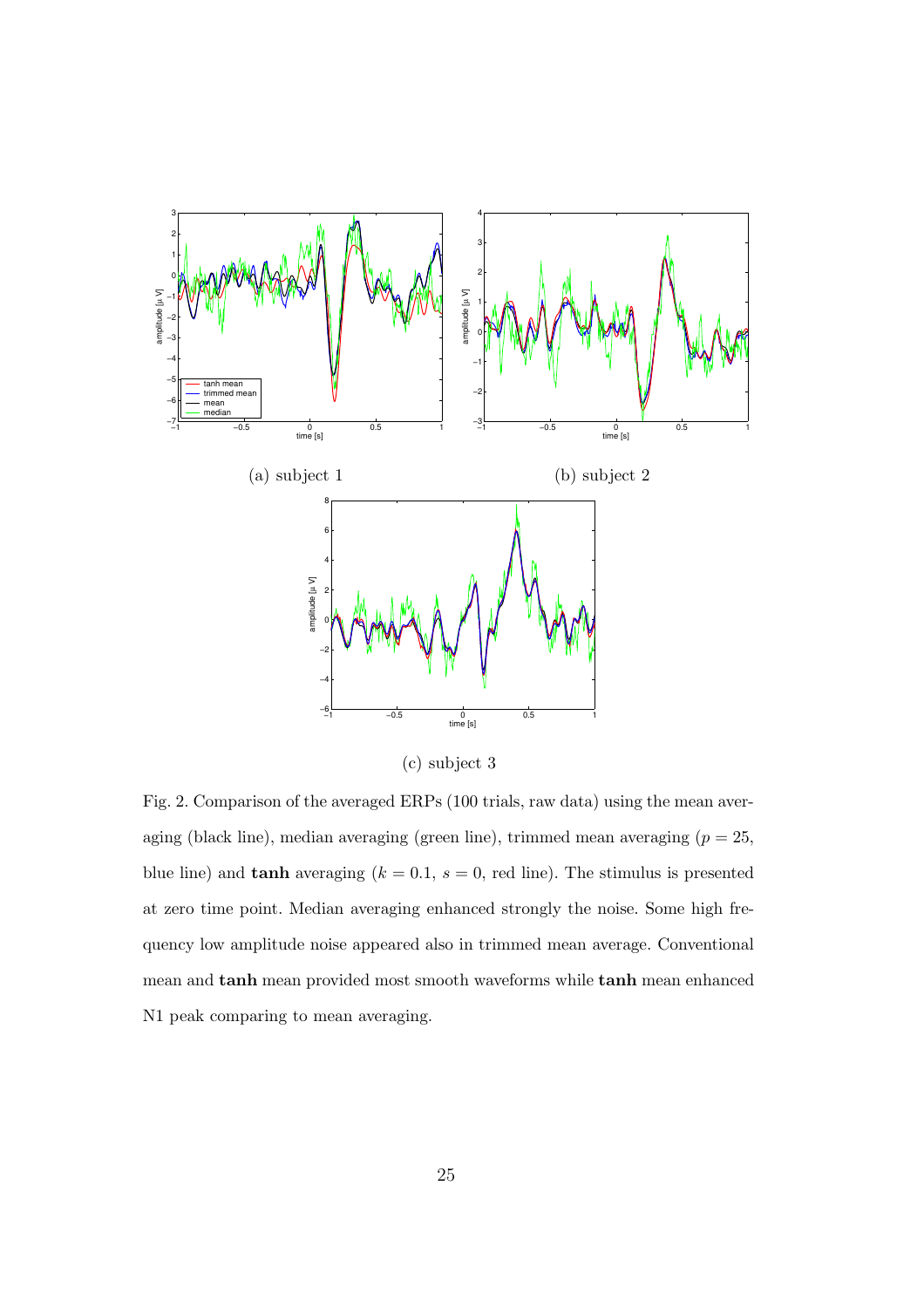

Fig. 3. Comparison of SNR of the averaged ERPs using different averaging methods (mean (dots), median (solid line), trimmed mean (circles), Winsorized mean (X's) and TL–mean (crosses)) and different values of trimming parameter p. SNR was computed 100 times for averaged independent subsets of 31 epochs randomly drawn from "cleaned" data set. Horizontal lines shows the values obtained for mean and median (correspond to lowest and highest possible  $p$ ). *alpha* parameter shows the percentage of epochs with artificially added "alpha rhythm" (see text for details). 26